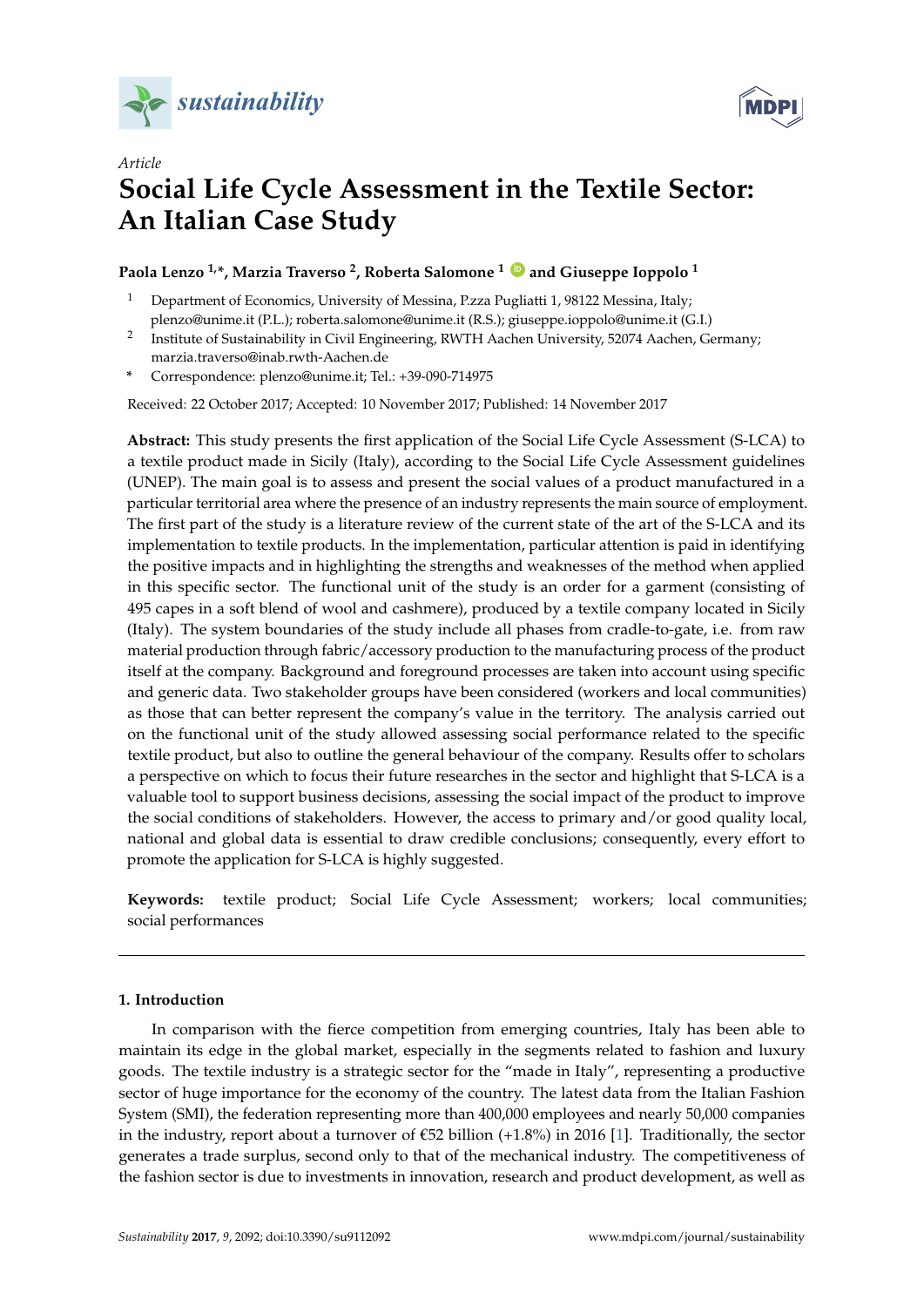the tradition of certain phases of the production process, know-how, and synergistic collaboration among the various stages of the supply chain.

However, even for Italy, it has been difficult to maintain this supremacy in the fashion world economy. Surely, the textile industry has a complex supply chain, with raw material often produced in Asian countries where the labour conditions do not necessarily conform to ILO conventions. This complexity of the textile and clothing industry has made difficult assessing the social issues along this supply chain. The complexities of the competitive environment in which companies operate are steady growing. In this sector, this development is decisively affected by several factors, such as the constant drive towards internationalization and the presence of a high number of companies, of different dimensions, operating in different countries.

Over recent years, the transformation of consumers' interests, more and more oriented towards highly customized products and services, has become predominant in the fashion industry [\[2\]](#page-18-1). This difficulty is further exacerbated by other aspects, such as consumer expectations of low price products and companies competing for market share, which sometimes results in reducing the cost of labour by preferring to move production plants from Italy and Europe to countries where workers earn less and labour rights are often ignored. Indeed, some of the significant issues in the textile and clothing value chain include low worker wages, gender discrimination, excessive working hours, temporary work contracts or child labour and local residents subjected to health risks [\[3\]](#page-18-2).

In this context, sustainability is a topic providing endless inputs for reflection. Indeed, following the example of other sectors, the textile and fashion industry is also addressing the issue of sustainability. This is a necessary effort given, on the one hand, the level of polluting activities and social impacts in the clothing and textile production chain [\[4\]](#page-18-3) in general and, on the other hand, the growing environmental and social awareness of customers.

As an example, proving that the fashion and sustainability concepts are approaching more and more, in 2012 the Sustainability Committee of the National Chamber of Italian Fashion (CNMI) [\[5\]](#page-18-4) published the "Sustainability Manifesto for Italian Fashion", a decalogue of principles that traces the path towards responsible management models throughout the entire fashion value chain. The following step was the publication, in 2015, of the guidelines for hazardous chemical toxic substances in textiles, leather and footwear. Indeed, today, the value co-creation approach is strongly focused on the targets of a novel "Sustainable Oriented Theory of Firms" [\[6,](#page-18-5)[7\]](#page-18-6). However, the pursuit of sustainability goals for an industry largely based on traditional mature processes is not easy, involving compliance with ecological and ethical standards characterized by low resource consumption, reduced pollution, recycling of materials, working conditions and fair wages, traceability, transparency and all the other challenges that fall within the definition of sustainability [\[8\]](#page-18-7).

For companies operating in this sector, a first step along this path is being able to assess the environmental, economic, and social impacts associated with their production processes, from a life cycle perspective including the different actors in the supply chain. This is well addressed by Life Cycle Thinking techniques in which the three sustainability dimensions are covered by different methods with a different methodological maturity: Life Cycle Assessment (LCA) is the only technique already internationally standardized [\[9\]](#page-18-8), Life Cycle Costing (LCC) (with the only exception of the ISO 15686-5:2008 Buildings and constructed assets—Service-life planning—Part 5: Life-cycle costing, which refers only to the LCC of buildings) and Social Life Cycle Assessment (S-LCA) still lack international harmonization and standardization (although guidelines and general frameworks are available) [\[10\]](#page-18-9).

For this reason, the main topic of this study will mainly be focused on the S-LCA method and its application, in order to verify its applicability and the potentiality to integrate its results into the company decision-making process, as well as to provide scholars with a general picture describing limits and implications of the implementation of the S-LCA method in the textile sector, useful to direct their future researches on this methodology and in the activity sector.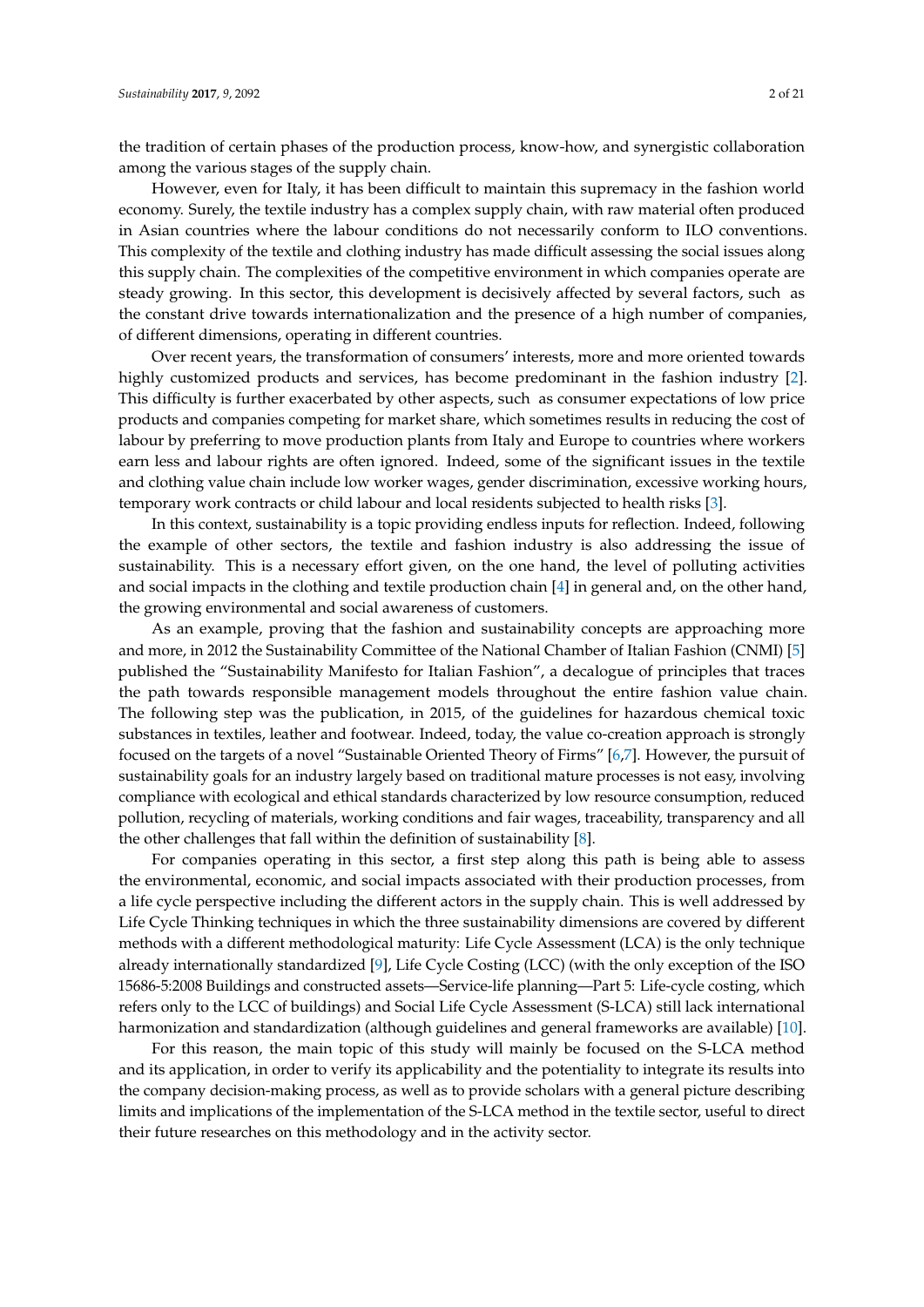## **2. Literature Background**

To better understand the state of the art and characteristics of S-LCA studies, a literature review was carried out in December 2016. The search engines Google Scholar, Web of Science and the software "Ebsco" have been used in this review. The total dataset includes 186 publications from 2000 to 2016. The analysis focuses on the aggregate number of publications and the three different terms "social-lca", "societal lca" and "s-lca case study". Among the total number of 186 publications in the dataset, 46.24% (86) apply the term "social-lca", 29.03% (54) the term "societal-lca" and 24.73% (46) the term "S-LCA case study". In reference to the term "case study" only 46 application cases were acknowledged, five articles on the energy sector, seven on Information and Communication Technologies, nine on the agri-food sector, and seven on waste management. The remaining 18 articles can be classified as "others" due to the variety of the questions concerned.

Furthermore, considering the LCSA approach, various articles on LCA and LCC studies have been published in international scientific literature, such as: Woolridge et al. [\[11\]](#page-18-10), Nieminen et al. [\[12\]](#page-18-11) and, Costa Maia et al. [\[13\]](#page-18-12).

Many inputs to improve the structure of the S-LCA can be obtained by the revised articles. Some, for example, stress the significance of incorporating social aspects in an LCA; some concern to describe the main stages that make up the methodological framework; some stress the importance to dwell on the concept of indicator of social impact, or on the liability of the enterprise involved in the life cycle, or even, investigate the possibility of combining the S-LCA method with the environmental assessment of the life cycle of a product (LCA) [\[14\]](#page-18-13).

For example, Hunkeler [\[15\]](#page-18-14) proposes a framework, yet the only data included are on using employment for measurement of indicators.

Since S-LCA is a methodology under debate at academic level and many new indicators and/or impact category paths, and interpretation methods of results are currently proposed, the international scientific community has not defined a standardized set of indicators yet, and different proposals can be found in literature; one of the first is in Jørgensen et al. (2008) [\[16\]](#page-18-15) who presented a matrix structure of indicators for the different impact categories divided into subcategories as fixed by UNEP/SETAC guidelines [\[17\]](#page-18-16).

O'Brien, Doig, and Clift [\[18\]](#page-18-17) have talked, in their work, of the possibility of combining S-LCA with the environmental assessment of the life cycle of a product, realizing a methodology known as SELCA (Social and Environmental Life Cycle Assessment). Further criticisms, put forward by for instance by Jørgensen [\[16\]](#page-18-15), is if the instrument truly permits to valorise the social situation.

Franze and Ciroth [\[19\]](#page-18-18) underlined the subjectivity of the process. To resolve this issue, they encourage utilizing international standard to perform a S-LCA study as much transparent as possible. They presented their methodology for illustrating the effects as an easy instrument to identify the principal social impacts of the life cycle. By applying their technique to a case study, they concluded that, despite some problems, it is possible to evaluate social impacts [\[20\]](#page-18-19).

Dreyer, Hauschild and Schierbeck [\[20,](#page-18-19)[21\]](#page-18-20) have pointed out, talking about the S-LCA, the concept of the responsibility of the companies involved in the life cycle. These authors, in outlining the structure of the S-LCA, have highlighted the importance of the behaviour of the companies involved in the life cycle, giving more weight to the activities in the foreground and to people involved [\[20\]](#page-18-19). The methodological framework that they have considered is meant to be applied to companies that want to minimize the adverse impacts, which are produced in the chains of the product, on people's lives and it is focused, in peculiar, on those activities that the company has the capacity to control with their own management solutions. They propose a framework that is based on input/output modelling of social issues, yet no proposal has been done for indicator data (except for an example). In their contribution to the framework for the S-LCA, the authors seem to reject the possibility of using generic data within the methodology because the boundaries of the system in a S-LCA must be determined on a case by case basis and are related on the influence that the producer carries on various activities in the chain of the product [\[21\]](#page-18-20).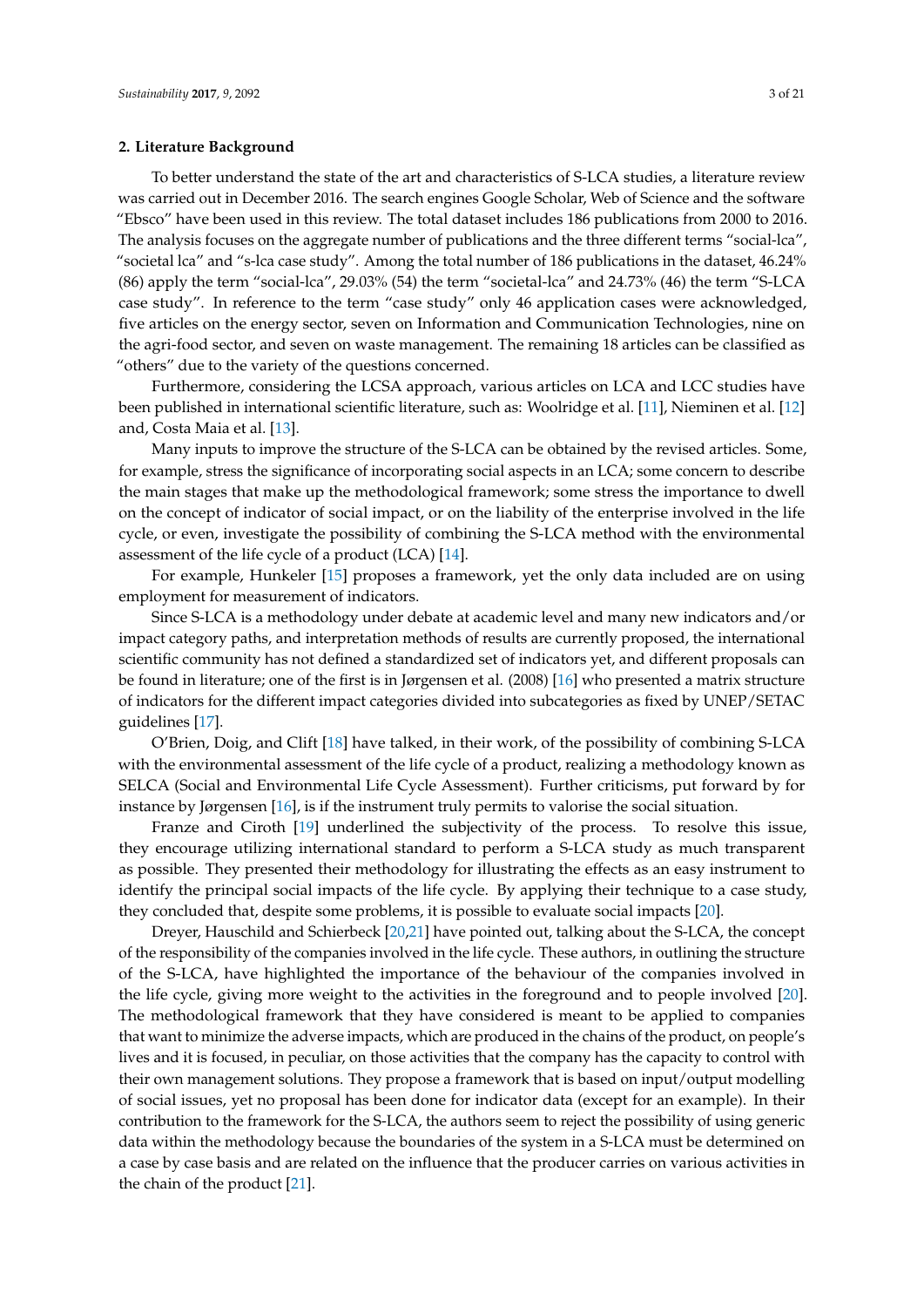Instead, within their work, Brent and Labuschagne have focused primarily on the concept of indicators of social impact. The analysis in question showed that a comprehensive structure for social sustainability should define the suitable criteria to apply both the impact that the company generates on the social system in which it operates and the relations of the company with the various stakeholders [\[22\]](#page-18-21).

For a full overview of the available literature on S-LCA and their classification see e.g., Blok Kornelis et al. [\[23\]](#page-18-22); this study aimed to systematically discuss the main problems encountered when applying lifecycle thinking to social assessment; to build a consistent framework for a number of indicators that is fully operationalized and aggregated, and to test the developed framework through application on a case study example. The research was carried out as part of the European FP7 project "*PROspective SUstaInability Assessment of Technologies*" [\[24\]](#page-18-23).

Few, however, are the authors who studied the social aspects of the textile industry, following an S-LCA approach. For example, a book, by Koszewska [\[25\]](#page-19-0), provides a wide range of case studies among with LCA applications in the textile and clothing industries are reported. The book examines the key developments of LCA in the textile and clothing industries, but even in this case, no evidence of S-LCA implementations according to the UNEP guidelines [\[17\]](#page-18-16) can be identified [\[25\]](#page-19-0).

A further work that took care of the green orientations in the textile sector, developed by Roos et al. [\[26\]](#page-19-1) focuses on the collection of a set of social indicators with the prospective to include various stakeholders' preferences, without making an application of S-LCA.

Instead, Zamani et al. [\[27\]](#page-19-2) suggest a cradle-to-gate input/output-based S-LCA, referred to the Swedish clothing consumption as a case study. The purpose is to investigate the influence of the cut-off rule and the definition of "hotspots" in social hotspot assessment. A second purpose was to comprehend social hotspots of Swedish clothing on a national level. The application of S-LCA on the clothing production supply chain offered a clearer picture of the social hotspots than with traditional process-based S-LCA. The work identified various essential parameters in applying an input/output-based S-LCA. The outcomes highlighted that the cut-off values and identification of hotspots in relation to risk levels can directly influence the results. A weakness of the study was the limited set of social indicators, based on indicators prioritized by consumers.

One of the most recent articles on S-LCA is by Vander Velden and Vogtländer [\[28\]](#page-19-3). The purpose of this study is to benchmark production processes and production chains of clothing products, by means of S-LCA, by presenting the socio-economic costs (s-eco-costs) method for monetisation of external socio-economic burden for workers.

A unique work that regards the social aspect in the Italian textile industry (but, one more time, no-implementation of a S-LCA is still available) is that of Dansero and Caldera [\[29\]](#page-19-4). With this research report, the authors aim to give an overview of the textile and clothing sector (or textile-fashion) in Italy and in Piedmont (Biella), analysing problems and opportunities in terms of relations with the environment.

The literature review shows that there is a lack of S-LCA case study in the textile sector. This highlights a significant gap considering that the fashion industry has relevant social shortcomings throughout its supply chain and S-LCA still presents many open research methodological questions [\[28\]](#page-19-3); thus, studies focused on the assessment of the potential social impacts connected to textile production are highly necessary and customers, together with other stakeholders, have to be strongly engaged to create a sustainable common perspective [\[30\]](#page-19-5).

For this reason, this study reports on the assessment of the social impacts of a product manufactured under an Italian brand. Two methods/data sources were used: the Subcategory Assessment Method (SAM) with primary data, and the Social Hotspot Database (SHDB) for the up-stream supply chain.

The SAM method has been used according to the Guidelines UNEP/SETAC [\[17\]](#page-18-16). It defines the Basic Requirements (BR) of the product social performance per each sub-category [\[31\]](#page-19-6).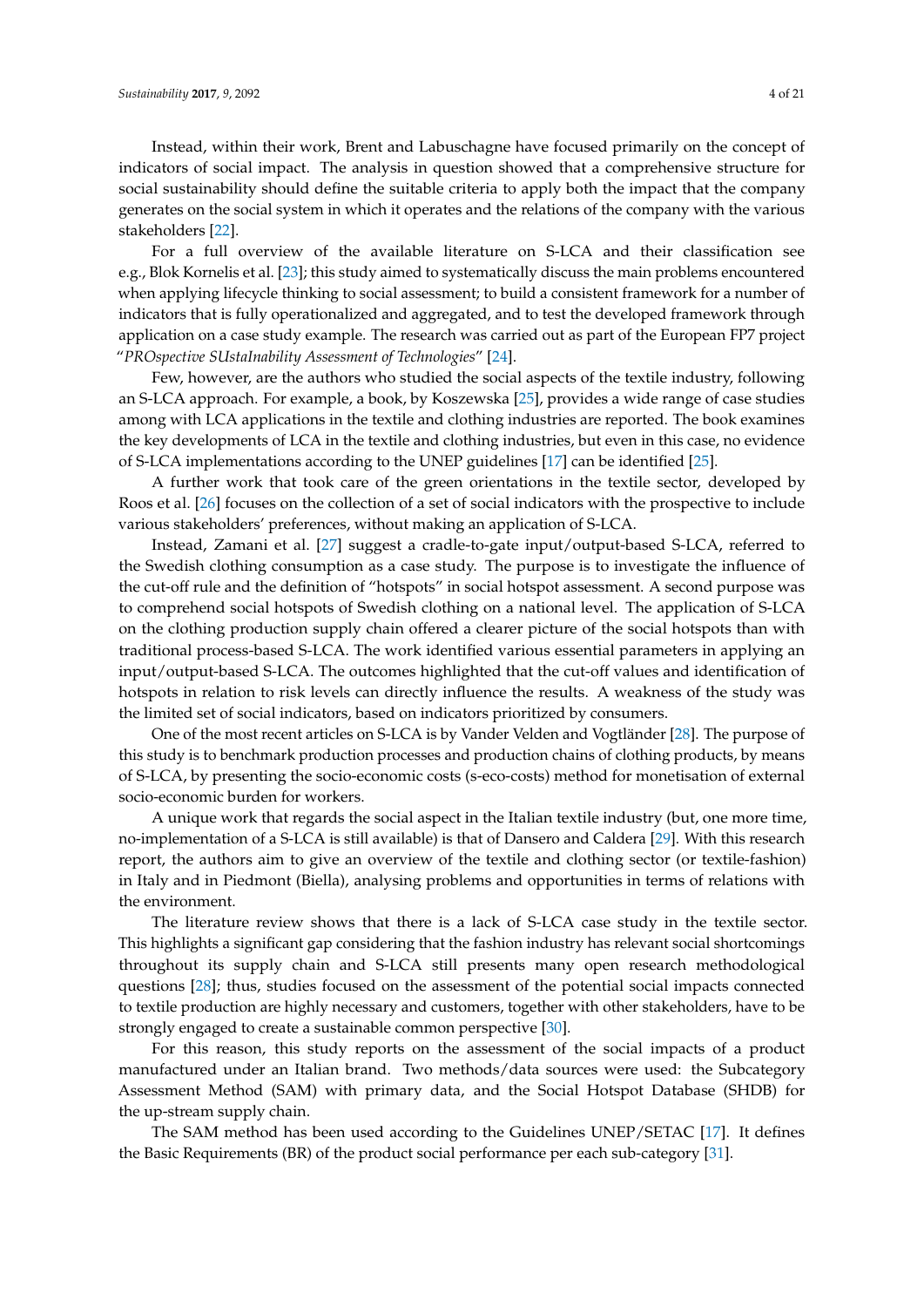The innovative aspect of the study is the implementation of S-LCA to a selected and representative product of an Italian textile factory, located in San Marco d'Alunzio, Messina (Italy) a village of the biggest Italian Island, Sicily. The industry represents an important employment source for this area. Moreover, the choice was not random; indeed, in Sicilian companies (Italy), social assessment and reporting is still an uncommon business practice. Unfortunately, few fashion companies realize the many benefits (especially economic) that would derive from the application of S-LCA, but interest in these risk-avoidance topics is growing. Indeed, the study aims to highlight the potential of the S-LCA method for grasping the social aspects of a product manufactured in a company that has a strong link with the territory.

## **3. Methodology**

The reference framework for the study is defined by the Guidelines for Social Life Cycle Assessment of Products [\[17\]](#page-18-16), which reflects the structure of the standardized Life Cycle Assessment method. The S-LCA presented here assesses the social performance of a selected textile product and its impact, by adopting, for the characterization phase, the SAM method [\[32\]](#page-19-7). The reference points for the implementation of SAM method are defined based on norms and the socio-economic and geographic context.

The use of the SHDB method has allowed the authors to assess the entire supply chain of the product concerned, where primary data are missing. Knowing the sector and the countries where the raw materials and/or auxiliary components are produced, the database allows assessing the social risk on human rights, working conditions, community impacts and governance issues (5 social categories, 22 social themes, 137 indicators used to calculate the risk of a social issue in a country-specific sector (CSS)). Either a single indicator or several related indicators are used to characterize the risk/opportunity of a particular Social Issue.

The S-LCA allows for a more complete assessment of the social value of a product and offers the opportunity to shift the focus, rather than only on qualitative data, on semi-quantitative and quantitative data relating to the social dimension, making the evaluation process more transparent and comprehensive [\[33\]](#page-19-8).

The development of this approach is the consideration that a social impact arises when a product interacts with the surrounding system and therefore gives rise to positive or negative consequences [\[34\]](#page-19-9). As a result, both the product and the company are analysed in relation to their ability to contribute positively or negatively to a security zone, identified as "well-being" [\[35\]](#page-19-10).

This tool involves a greater control of the product social value and, if used consistently, can help the company to draw up its annual report on social and sustainable development and become a real reporting tool [\[33\]](#page-19-8).

#### *3.1. Goal and Scope Definition*

The goal of this study is to assess the main positive and negative social impacts related to a specific Italian textile product in order to consider the various social values of the product manufactured in a company that has a strong link with the territory and to highlight the strengths and weaknesses of the methodology in this specific sector. The purpose and ultimate scope of the analysis is to provide a useful tool for identifying the aspects to be taken into account by the company's strategic decision planning.

The selected company has a strong social dimension; this is well represented in the vision of the company, which is: "*The fortune of a man is another man*". This vision clearly results from the fact that clothing-manufacturing processes are labour intensive, involving processes that require a high degree of operator competence. The company adopts a proper and successful policy of human resource management based on the respect for and the development of human capabilities.

Indeed, being able to deal with people also involves understanding cultural issues, bearing in mind that the culture of an organization is the combined effect of the values, beliefs, attitudes,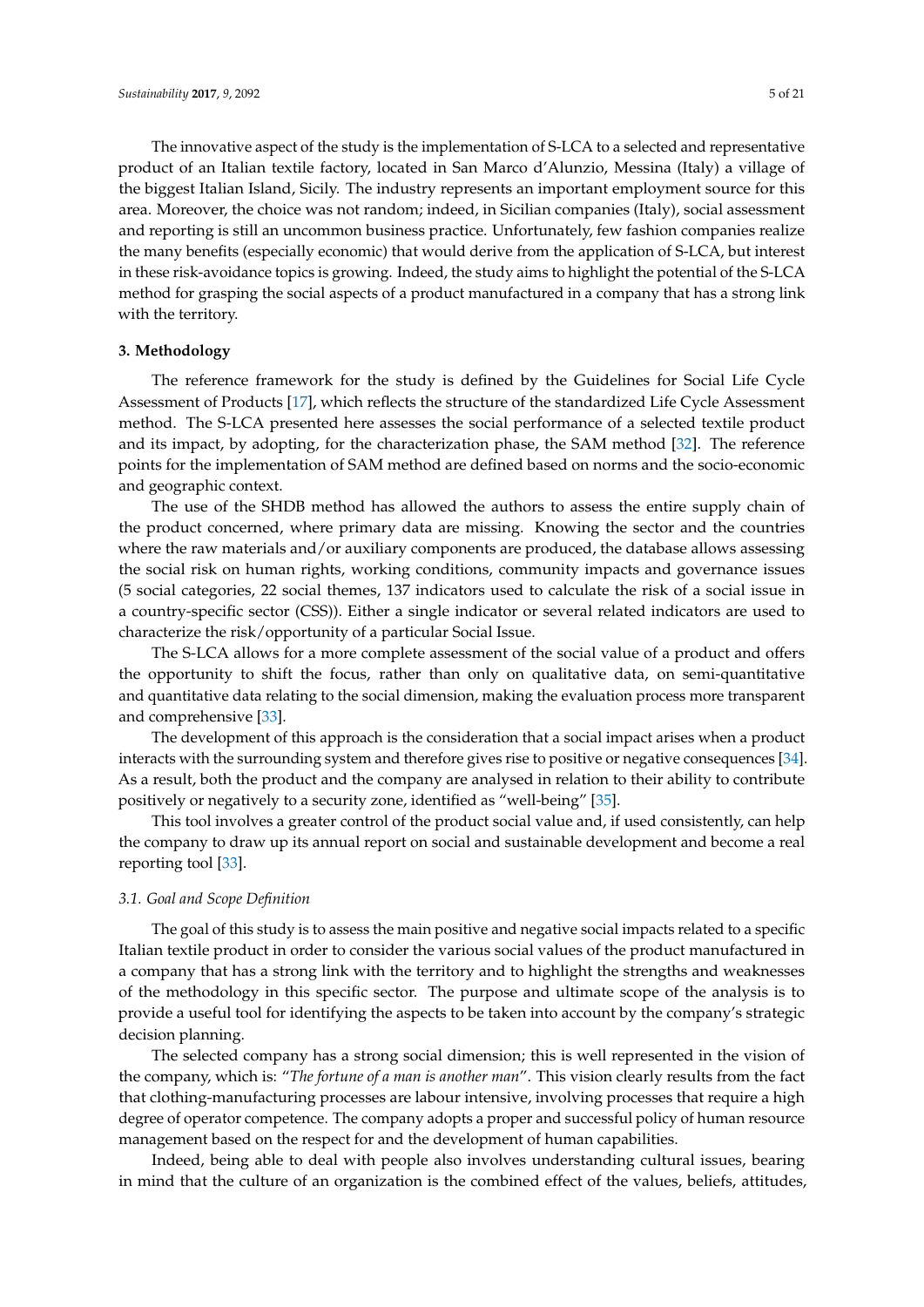traditions, and behaviour of its members. The quality aspects, required by the market, include all those activities that the case study uses to direct, control and coordinate the company, to ensure that requirements are actually being met.

The strong link that the analysed company has within the territory is also stressed by the fact that when the Sicilian textile industry seemed destined to disappear, the company could have moved elsewhere, but it has resisted, remaining in San Marco d'Alunzio (Messina, Italy), a village situated in the Nebrodi—Sicilian mountains, in an area that does not have adequate infrastructure. San Marco d'Alunzio is an agricultural reality, characterized by farmhouses, whose activities are mostly linked to the cultivation of olive groves, vineyards, citrus fruits and orchards, reflecting an agricultural and pastoral vocation.

This fact has an important significance for the local community and it should be measured and communicated. Thanks to its strategy focused on high-quality clothing for clients in national and international markets, the company is now the centre of a constellation of workshops scattered around almost all the Nebrodi villages and its customers include all major Italian fashion brands and others. It makes more than 250 thousand garments per year, always aiming for high level of craftsmanship and quality.

The functional unit of the study is an order for a garment (consisting of 495 capes), knitted in a soft blend of wool and cashmere (60% wool and 40% cashmere). It is used as a winter jacket to protect against cold and to be elegant at the same time. The design is accentuated with military-inspired polished golden metal buttons. The whole manufacturing process of the garment was carried out from August 2016 to October 2016.

Considering the numerous orders that the company receives from its customers, this garment was randomly chosen by the authors in order to represent the general manufacture activity of the company. Indeed, the product analysed contains characteristics common to almost all the products manufactured within the study case: it involves all the process units of the company, common to almost all the products manufactured within the company.

The stages of the production process that are identical to all apparel segments are:

- Cutting: In this phase, priority is given to the organization of the material needed to prototype and sample. The orders are processed through the cut bubble, i.e., a card that indicates the number of accessories, the fabric, the measurements, and the number of products necessary to meet the customer's order. The cutting bubble is sent to the CAD, where the paper patterns, sent by the clients, are scanned. After checking the technical-design features of the various pieces that make up the model, it passes to the placement of the paper patterns on the fabric. Successively, it proceeds to cutting techniques; the study case employs two techniques: automatic cutting and manual cutting. Automatic cutting is a technique common to all companies operating in the textile industry and is intended to produce large quantities of articles of clothing. In addition to automatic cutting, the company also offers manual cutting to produce small amounts, which are typically the most valuable.
- Stitching: The sewing phase assumes features details, because the company makes several types of seams. The most widely appreciated seam is "Double-Face". The "Double-Face" stitching finish present in the product analysed consists in blind-stitching by hand of the internal seams and of the external finishing of a garment along the hems of the fabric whose width is split in half for a depth of about 12 mm. Blind-stitching is what gives the product its high artisan quality and takes up about 75% of the time necessary to make a garment. It is carried out entirely by hand, with needle and thread, by seamstresses living in the towns of the Nebrodi area who preserve and renew the ancient art of tailoring in this day and age of industrial modernity. This procedure is what gives the company's products absolutely extraordinary quality and fineness. A further type of stitching concerns lined and/or unlined fabric. The difference between the two types of processing lies in the fact that "double-face" should only be finished by hand, while the garments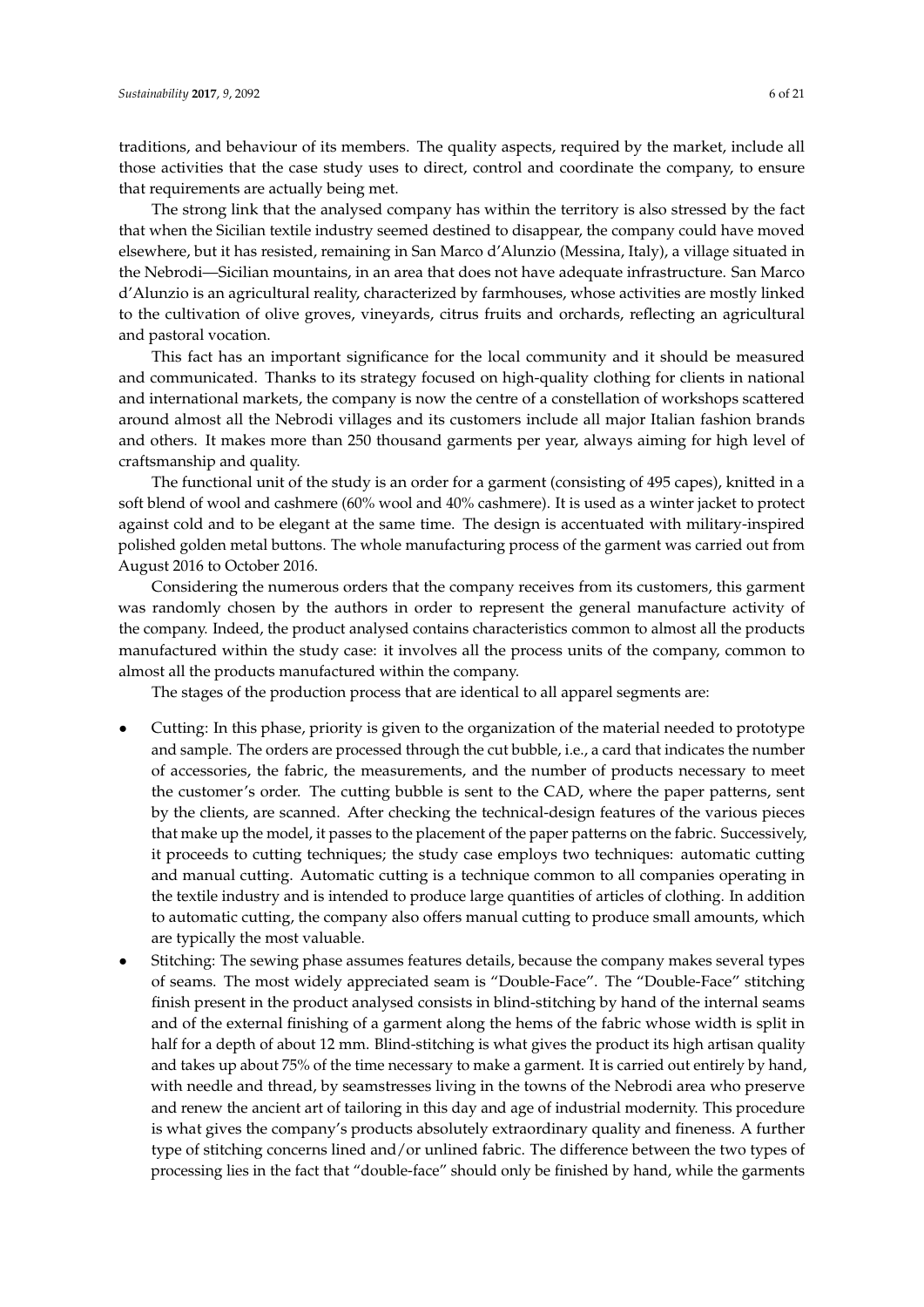made of other fabrics are finished by machine. "Double-face" is an example of the excellent and exclusive workmanship of the study case.

- Ironing: This is the final phase in the garment finish. The function of this phase of the process is to give the final look to the clothes. Once ironed, the garment is subjected to a quality check to verify that no mistakes were made during the previous processes.
- Tagging: Workers are involved in this stage, first, preparing the tag that indicates the type of fabric, the work order, the size, and the customer, along with the single garment accessories. The finished garment is then identified by the tag. Clothes are arranged according to size, and are then divided according to the number of sizes required by the customer and packaged. Thanks to the delivery note, the target countries of prepared garments for that particular customer are identified. Once these operations are completed, shipping takes place, almost always using a identified. Once these operations are completed, shipping takes place, almost always using a private carrier. private carrier.

The raw materials (fabrics and accessories) are the only elements that differentiate one garment The raw materials (fabrics and accessories) are the only elements that differentiate one garment from another. In this study, in fact, a social risk assessment was carried out taking into account the countries of origin of the fabrics and accessories of the selected garment. It was made to collect at least some social data on the supply chain. least some social data on the supply chain.

Regarding the boundaries of the system, the life cycle phases include, from cradle to gate, the stages of production of the raw materials, the production of fabrics and accessories, and the production process of the company for the manufacturing of the object of the study. Figure  $1$ shows the system boundaries of the study.

<span id="page-6-0"></span>

**Figure 1.** System boundaries considered in the implementation. **Figure 1.** System boundaries considered in the implementation.

The S-LCA method defined by UNEP/SETAC [\[17\]](#page-18-16) suggests the involvement and assessment five stakeholder categories (Table 1): "stakeholder category is a cluster of stakeholders that are of five stakeholder categories (Table [1\)](#page-7-0): "stakeholder category is a cluster of stakeholders that are expected to have shared interests due to their similar relationship to the investigated product expected to have shared interests due to their similar relationship to the investigated product systems". In addition, the guidelines provide a further element, Methodological Sheets, which are complementary documents of the UNEP/SETAC guidelines and better define the indicators to be used for each of the subcategories and suggest data sources and database. In the present study, for local processes, attention is focused on two of these stakeholder categories: "Workers" understood as actors directly involved in the production of the 495 capes (functional unit); and "Local community" designating people living in the same territory where the studied company is located who are somehow affected in their role as users of local resources [\[36\]](#page-19-11). This choice will emphasize the added value of the company in the local context in which it operates. Indeed, the company operates in a non-simple area: San Marco d'Alunzio is a small mountain village, situated in the Nebrodi mountains, that does not have  $\frac{1}{\sigma}$  , that does not have the necessary infrastructure to host a business complex and it is is is infrastructure to host and it is in it is in it is in it is in it is in it is in it is in it is in it is in it is in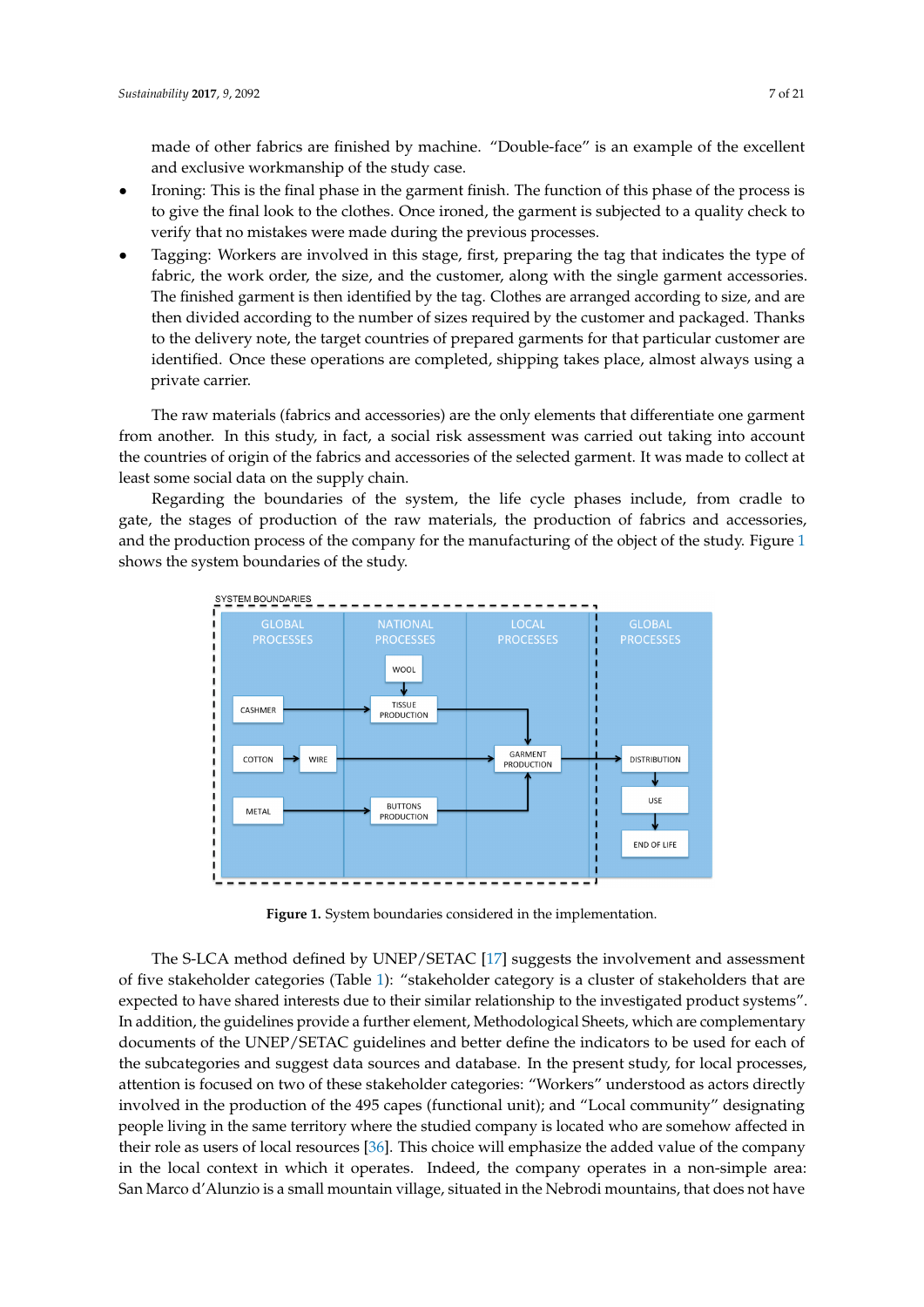the necessary infrastructure to host a business complex and it is strongly influenced by the emigration of young people. The economic crisis has destroyed the hopes of thousands of young people forced to emigrate abroad and business people who have had to close their businesses. When the Sicilian textile industry seemed destined to disappear, the company could have moved elsewhere, but it has resisted, remaining in San Marco d'Alunzio. Given that, the study aims to highlight the social aspects of a product manufactured in a company that has a strong link with the territory. On the contrary, for national and global processes, because of the difficulty in obtaining the data needed by suppliers and customer, data have been gathered through the Social Hotspots Database (SHDB) [\[36\]](#page-19-11), for which five Social Impact Categories have been assessed: Labour Rights and Decent Work, Health & Safety, Human Rights, Governance and Community Impacts.

| <b>Stakeholder Categories</b>                | Subcategories                                                                                                                                                                                                                                                     |  |  |
|----------------------------------------------|-------------------------------------------------------------------------------------------------------------------------------------------------------------------------------------------------------------------------------------------------------------------|--|--|
| Workers                                      | Freedom of association and collective bargaining<br>Child labour<br>Fair salary<br>Working hours<br>Forced labour<br>Equal opportunities/discrimination<br>Health and safety<br>Social benefits/social security                                                   |  |  |
| Consumers                                    | Health and safety<br>Feedback mechanism<br>Consumer privacy<br>Transparency<br>End of life responsibility                                                                                                                                                         |  |  |
| Local community                              | Access to material resources<br>Access to immaterial resources<br>Delocalization and migration<br>Cultural heritage<br>Safe and healthy living conditions<br>Respect of indigenous rights<br>Community engagement<br>Local employment<br>Secure living conditions |  |  |
| Society                                      | Public commitments to sustainability issues<br>Contribution to economic development<br>Prevention and mitigation of armed conflicts<br>Technology development<br>Corruption                                                                                       |  |  |
| Value chain actors (not including consumers) | Fair competition<br>Promoting social responsibility<br>Supplier relationships                                                                                                                                                                                     |  |  |

<span id="page-7-0"></span>**Table 1.** Stakeholder categories and subcategories from the United Nations Environment Programme S-LCA [\[17\]](#page-18-16).

## *3.2. Inventory Analysis*

Although social impacts are basically due to business attitudes, the textile world involves different sectors and countries of economy, so primary business data cannot be evaluated throughout the life cycle. As a result, given the difficulty of obtaining information from the customer that commissioned the garment from the study case, sector level and country-specific data were considered, adopting an approach similar to those used by Padilla-Rivera et al. [\[37\]](#page-19-12), Vuaillat et al. [\[38\]](#page-19-13) and, Martínez-Blanco et al. [\[39\]](#page-19-14): data collection includes both primary and specific data (at company and product level) and generic data (at country-specific sector level—global and national processes). Although social impacts are mainly due to company behaviour and the main scope of the analysis is to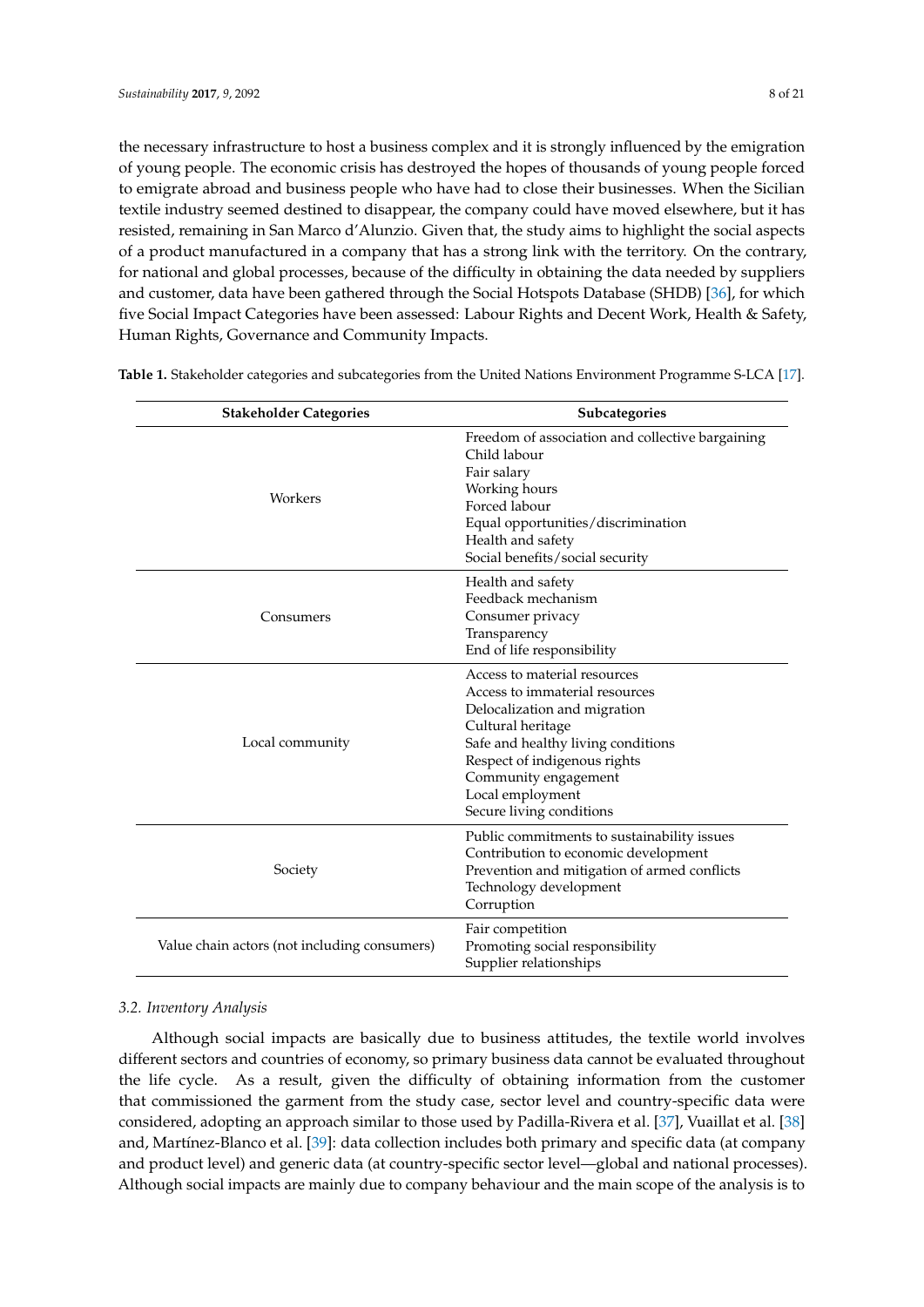evaluate its influence on territorial values, country and sector specific data are also taken into account when primary data are not available; generic data are taken into account for background processes through the use of the Social Hotspot Database.

For the foreground processes, primary data were gathered through questionnaires specifically designed for each stakeholder group (questionnaires are attached as an appendix), and structured with questions focused on evaluating each impact category. Three different questionnaires were used: (a) Company questionnaire; (b) Workers' questionnaire; and (c) Local Community questionnaire. The three questionnaires principally intended to obtain a triangulation of data received, as shown in the Table [2,](#page-10-0) where collected data are subdivided into the subcategories analysed. The Company questionnaire was directly completed by the Human Resources Manager. The questionnaire consisted of 89 questions specifically aimed at evaluating the inventory data of each sub-category examined. The Workers' questionnaire was submitted, through direct interview, to company employees and the community questionnaire was completed directly by a sample of local citizens and institutions through direct interview.

Referring to the Local community (designating actors living in the same territory where the studied company is located), the questionnaire has the main objective of checking whether problems have arisen with the local community. In addition, it seeks to highlight and interpret a possible contribution of the company to the local community in question. Two questionnaires were prepared in this case as well: one for the company, completed by the head of human resources; the other by several representatives of the local community for triangulation purposes. These include the mayor, opposition councillors, the priest and a representation of 23 citizens of San Marco d'Alunzio. The sample includes all the people that are somehow affected by the presence of the company on the territory. Consequently, in their role of residents at San Marco d'Alunzio, they can best express their opinion on the interaction of the company with the territory.

As regards the workers' questionnaire, the respondents are only those directly involved with the manufacturing of the functional unit, represented by 20 men and 23 women, of whom 12 people are aged between 18 and 30, 15 people are aged between 30 and 45, 12 people are aged between 46 and 55, and only 3 people are more than 55 (one worker did not answer the question). These respondents represent 20.8% of the total number of the company's employees, and approximately reflect the gender structure of the company's employees.

For background processes, generic data were gathered through the Social Hotspots Database (SHDB) [\[40\]](#page-19-15). The database was developed by New Earth over 3 years. It includes a Global Input-Output (IO) model derived from the Global Trade Analysis Project, a Worker Hours Model constructed using annual wage payments and wage rates by country and sector, and Social Theme Tables covering 22 themes within five Social Impact Categories: Labour Rights and Decent Work, Health & Safety, Human Rights, Governance and Community Impacts. The data tables identify social risks for over 100 indicators. Both the ranking of worker hour intensity and the risk levels across multiple social themes for the Country Specific Sectors (CSS) within a product category supply chain are used to calculate Social Hotspots Indexes (SHI) using an additive weighting method. The CSS with the highest SHI are highlighted as social hotspots within the supply chain of the product in question.

The primary data gathering was carried out in strong synergy with the company; the only problem was obtaining data and information from the customer that commissioned the garment from the study case. Some assumptions had to be made in reference to the place of production of certain commodities (wool and metal buttons). Consequently, the countries of production of raw materials are assumed to be: Mongolia (for cashmere); Italy (for wool and metal buttons); Germany (for wire). In addition, through the SHDB, the analysis was also extended to the textile process carried out in Italy.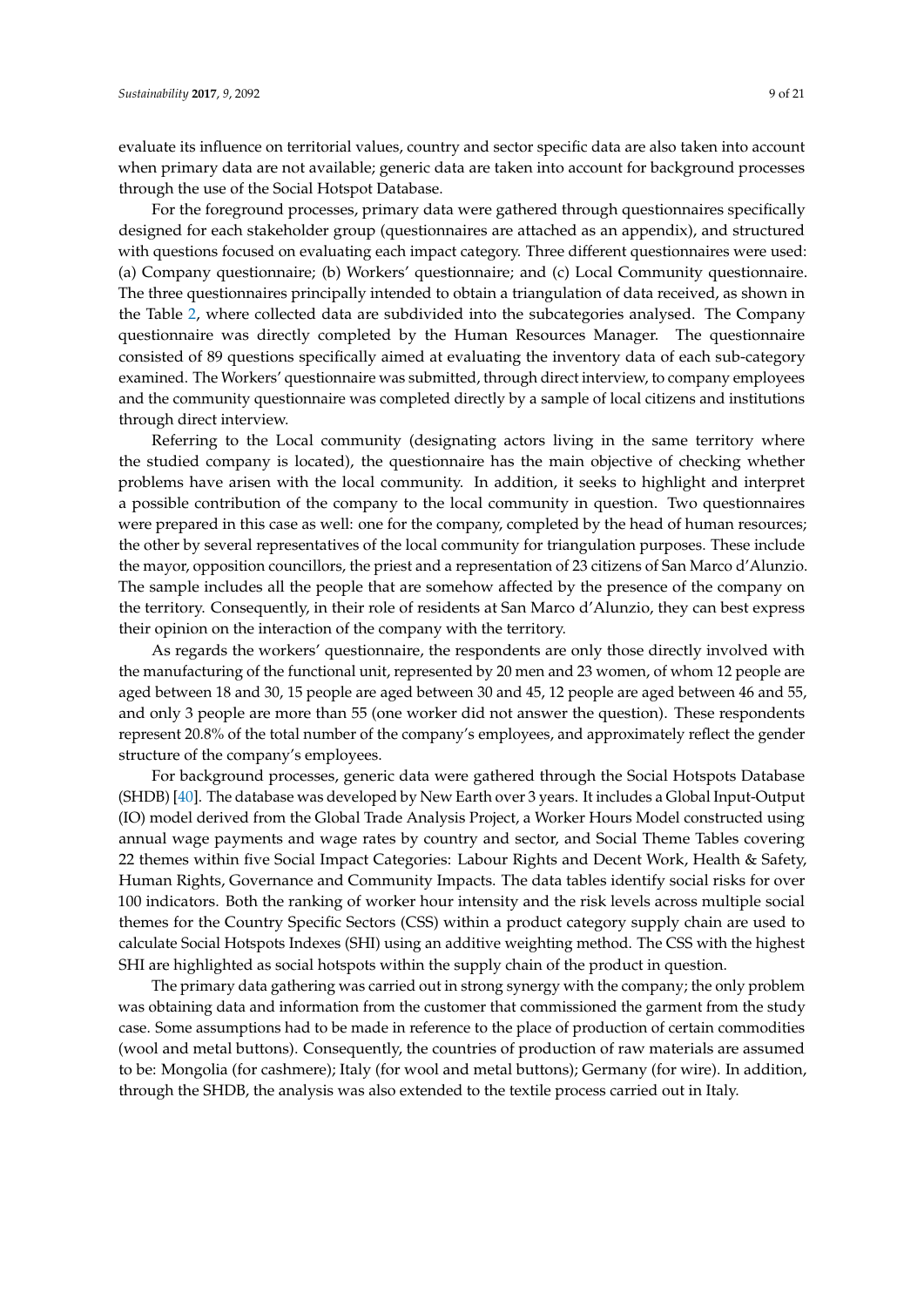#### **Subcategory: Working Hours**

*Description:* to investigate the observance of working hours laid down by law, and highlight any anomalies. Questions have been provided both for workers and for the company; in detail, there are 11 questions put to the workers and 8 questions put to the company.

*Data collected:* this subcategory is fully respected by the company and Sunday is a rest day scheduled for everyone. In addition, the company does not promote proactive action the respect of working hours prescribed by law towards its suppliers (or to the companies in the value chain).

## **Subcategory: Child Labour**

*Description:* to test the presence or absence in the company of child labour, indicating by this expression, workers who are aged less than that established by law. Article 13 of the national collective [\[41\]](#page-19-16) bargaining agreement provides that paid work may not be offered to those who have not completed the period of compulsory education, or who are under 16 years old.

*Data collected:* there is no worker under the age of 18 years. However, the company does not adopt special measures to prevent and/or reduce child labour and does not promote proactive actions towards limiting and protection towards its suppliers and or other business partners.

#### **Subcategory: Health and Safety**

*Description:* to investigate the compliance with the measures on health and safety and on the prevention of any disease and/or injury in the workplace, in relation to Articles of the Negotiable, the DPR 27 April 1955 n. 547, the DPR 19 March 1956 n. 303. The questionnaire consists of 15 questions for workers and 25 for the Company administration.

*Data collected:* all tools and machinery employees use could be dangerous if not used wisely, but respondents do not perceive any particular risk in connection with their work activity, despite it being exhausting work. Most workers interviewed did not present any special clothing except for an orange lab coat for women and blue for men, though Article 71 of the Consolidated Safety Act [\[42\]](#page-19-17) stipulates that it is the duty of the employer to have the means and the necessary equipment for the prevention of potential risks and duty of the workers is to comply with these requirements. During the inspection, a strong presence of noise pollution was found, especially in the cutting department. Finally, all are covered by health insurance for any injuries and/or illnesses. Moreover, from 2015, for employees with at least four years of service and their families additional medical care is available at health facilities in the area, at the expense of the company. This initiative in some way embodies the mission of the case study in social aspects, with particular attention towards its employees and their families, especially to protect their health. Finally, the company does not promote to its suppliers (or to the value chain companies) compliance with the health and safety rights of workers required by law.

#### **Subcategory: Fair Wages**

*Description:* to investigate about the "good conduct" of the company in relation to qualitative and quantitative distribution of wages.

*Data collected:* the company and employees claimed to have a permanent contract. The company pays its employees every month, but did not provide any information about the salary received by the manager; the company therefore complies with the criteria imposed by the National Collective Agreement. Finally, it does not promote to its suppliers (or to the companies in the chain of value) providing fair wages to their own employees.

#### **Subcategory: Rights of Association and Collective Bargaining**

*Description:* to investigate the freedom of association for workers and trade union membership. The questionnaire consists of two questions for the company and for the employees. *Data collected:* all employees' respondents answered they are not member of any workers' associations;

the company also confirms this. Since membership of trade unions by workers is free, it cannot be said that the company circumvents the law. Membership of trade unions and the appointment of representatives in the company is desirable but not mandatory. Anyway, the company should provide incentives for employees.

#### **Subcategory: Equal Opportunity/Discrimination**

*Description:* this subcategory aims to find information about the company's ability to handle all its employees in the same way, avoiding favouritism and discrimination due to gender, nationality, and/or other personal characteristics.

*Data collected:* for employee, 35 responded yes, 3 in a negative way, while 5 did not respond. Respondents feel a sense of security from the owner of the company and feel protected in case of "ill-treatment". Company says that there is no formal policy in this regard although it offers full availability to dialogue and resolution of any problems. There have not been cases of discrimination over the past five years and the company stating that in the last five years there have been no cases of discrimination. During the inspection, the presence of women in the company was clear; indeed, they are in the majority. The company states that the number of women in the company is 134, while there are 74 men. In addition, several women are in leadership positions. In addition, there is a woman with a disability. The company says that there is no formal policy in this regard although it offers full availability to dialogue and resolution of any problems.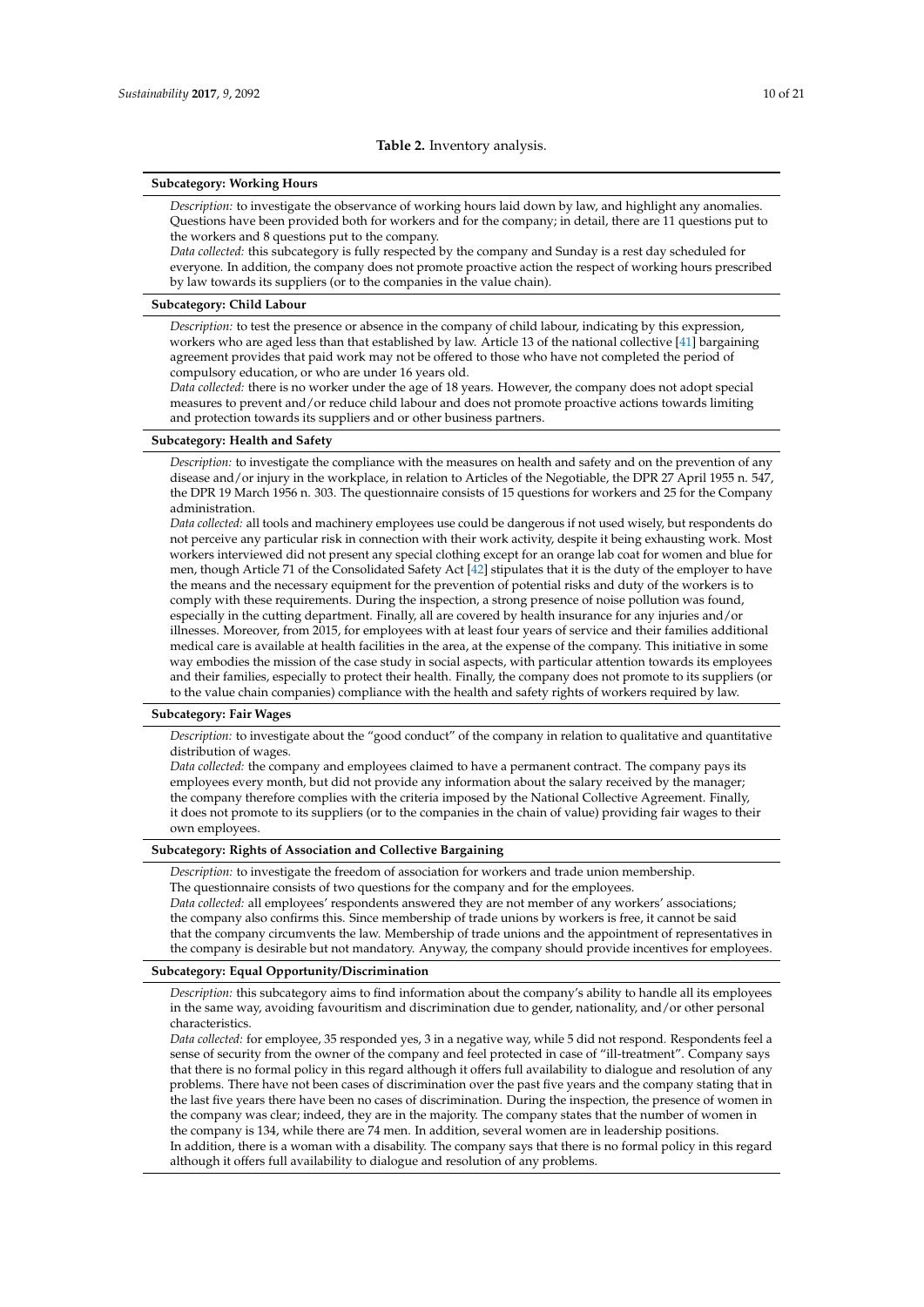#### <span id="page-10-0"></span>**Subcategory: Forced Labour**

*Description:* to investigate the observance of forced labour laid down by law, and highlight any anomalies. As defined in the ILO Convention [\[29\]](#page-19-4) of the "International Labour Organization", forced labour is understood as all work or service exacted under the threat of sanctions and for which the person has not offered himself voluntarily. Although a convention of the International Labour Organization calls for an abolition of forced labour, it is still practiced in some countries. In certain other nations forced labour is regulated by law. In Italy forced labour was abolished in 1957. The questionnaire consists of 4 questions for workers and 4 questions for the company.

*Data collected:* the company confirms that all employees have understood the meaning of each part of the signed contract, responding to the doubts and questions posed by employees. The company instead declares that the worker is free to resign at any time, within the limits laid down by law; the employees confirm this circumstance. In additional, the company claims to provide different social benefits.

## **Subcategory: Commitment to the Local Communities**

*Description:* to verify whether the company participates actively and is committed to the promotion and development of the local community.

*Data collected:* the company sponsorships events organized by the municipality but, it does not promote to its suppliers practices aimed at commitment towards the local community.

#### **Subcategory: Cultural Heritage**

*Description:* to identify the company's commitment to the enhancement and/or the local cultural heritage protection.

*Data collected:* the company declares that it finances and promotes cultural and artistic events such as making charitable collections, making a financial contribution to the restructuring of some churches located in San Marco d'Alunzio (San Marco d'Alunzio is part of the circuit of the most beautiful towns in Italy, inside the Nebrodi Park and it includes 22 churches, the largest number of churches in any town in the province of Messina). Various representatives of the local community who were interviewed also confirm this. Beyond these statements, it should be highlighted that the mere fact of being a company that carries out a particular type of hand processing, double-face, is already a factor in promoting the cultural heritage. In additional, the case study contributes to cultural heritage promotion in neighbouring towns, indeed it has helped to create the Museum of Sicilian Costume and Fashion at Mirto (ME), and attended a conference aimed at enhancing the traditions and the revival of the textile industry in the Nebrodi area, at Sant'Agata di Militello (ME). The company does not promote policies towards its suppliers and business partners and/or practices aimed at respecting the cultural heritage.

#### **Subcategory: Local Employment**

*Description:* to investigate about the company's willingness to take on local workers and to avail themselves of local suppliers.

*Data collected:* The company claims that 86% of its employees come from the same area, which extends in a radius of 60 km from the enterprise. However, the company does not use local suppliers, because it is not possible. Representatives of the local community also confirm this. The company has 206 workers including 178 Italians and 28 from Romania (although resident in San Marco d'Alunzio). In addition, the company does not promote its local employment practices to its business partners.

#### **Subcategory: Access to Intangible Resources**

*Description:* to inquire about the company's commitment oriented to encourage and provide to the local and foreign communities greater access to intangible resources

*Data collected:* the company claims (and most of the representative of the local community confirm) to offer services to its employees, residing in San Marco d'Alunzio, literacy courses and Italian language lessons for non-Italian employees, in order to create real integration among employees not only in the factory but also in the community in which they live. In support of this, every Wednesday, the parish priest of San Marco d'Alunzio gives foreign employees of the enterprise the chance to hold Orthodox celebrations.

## **4. Findings: Evaluation of the Social Performance**

Evaluating and interpreting social performance is often difficult and frequently presents a great challenge. To date, few methods and tools that help the assessment of social impacts on a global scale and over several tiers of a product supply chain are available [\[43\]](#page-19-18). An example is the social impact assessment method Type 1 presented by the UNEP/SETAC guidelines [\[17\]](#page-18-16). It consists of a two-step assessment: (1) data are related to subcategories (carried out using performance reference points); and (2) the subcategories can be aggregated into one category that may be human well-being or fairness of relationship.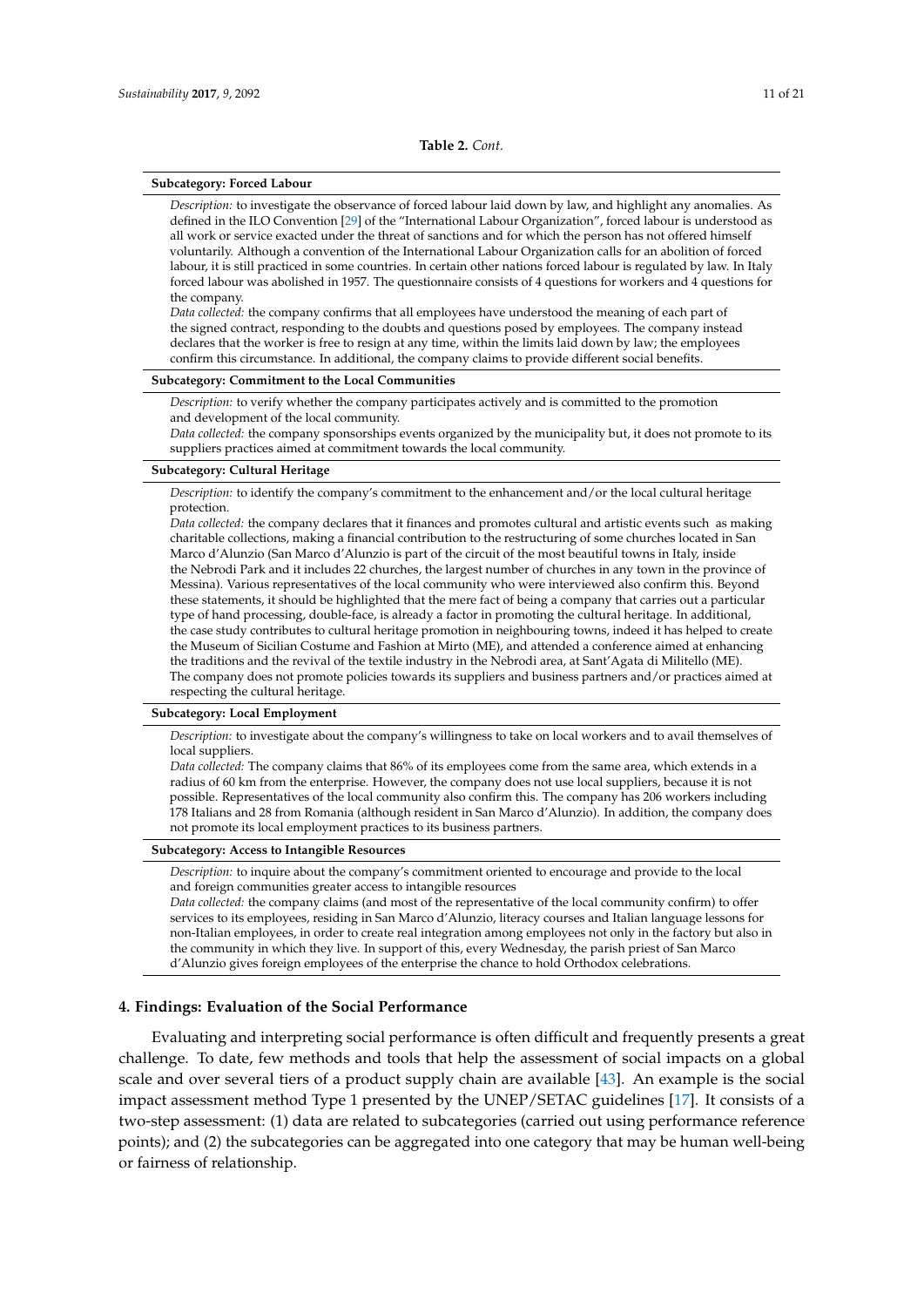To provide a more objective assessment, in this study, SAM method (type I) is used to evaluate the primary data from the company, while SHDB (type I) is used to evaluate the generic data of the upstream supply chain. SAM is based on the framework from UNEP/SETAC guidelines and employs a four-level scale for each subcategory. This method allows an organization to be analysed according to its behaviour considering 4 levels (A, B, C and D) [\[31\]](#page-19-6) to which a numeric scale is associated (Table [3\)](#page-11-0), which transforms the qualitative data into quantitative data, providing a method to semi-qualitative characterization.

**Table 3.** Subcategory Assessment Method (SAM) [\[39\]](#page-19-14).

| $\mathbf{a}$ |  |  |
|--------------|--|--|
| Assessment   |  |  |

<span id="page-11-0"></span>SAM evaluates the social profile of organizations involved in the product life cycle in relation to the satisfaction of Basic Requirements (BR). The BR are defined according to the indicators contained in the Methodological Sheets (Table [4\)](#page-11-1):

- level A means that the organization demonstrates proactive behaviour towards the basic requirement, as it promotes and fulfils the requirement also towards its suppliers or value chain;
- the organization that respects the basic requirement shall be assessed in the level scale B; and
- <span id="page-11-1"></span>classes C and D identify the aspects that do not meet the basic requirement  $[44]$ .

**Table 4.** Subcategory Assessment Method (SAM) for S-LCA: level and definition [\[43\]](#page-19-18).

| Level | <b>Definition</b>                                                                                               |
|-------|-----------------------------------------------------------------------------------------------------------------|
|       | The organization promotes that the workers being associated in the workers'<br>union-along all the supply-chain |
|       | In the organization there is evidence of workers being associated in the workers' union                         |
|       | Workers rights score of the country where the organization is located is between                                |
|       | Workers rights score of the country where the organization is located is between                                |

The method allows objectivity in analysing the organization's behaviour through the life cycle of the product. It can transform qualitative data into quantitative data.

From the results summarized in Table [5,](#page-11-2) in reference to the product object of the study, it is clear that the company has embarked on the path of social responsibility, establishing a strong relationship with its employees and the territory.

<span id="page-11-2"></span>

| <b>Stakeholders</b><br>Subcategory |                                                  | Level        | Assessment |
|------------------------------------|--------------------------------------------------|--------------|------------|
|                                    | Freedom of Association and Collective Bargaining |              |            |
|                                    | Child Labour                                     | В            |            |
|                                    | Working Hours                                    | В            |            |
|                                    | Forced Labour                                    | в            |            |
| Worker                             | Equal Opportunities/Discrimination               | $\mathsf{A}$ |            |
|                                    | Fair Wages                                       | В            |            |
|                                    | Health and Safety                                |              |            |
|                                    | Social and Social Security Benefits              |              |            |
|                                    | <b>Commitment To Local Communities</b>           | в            |            |
| Local Community                    | Cultural Heritage                                | $\mathsf{A}$ | 4          |
|                                    | Local Employment                                 | B            |            |
|                                    | Access to Intangible Resources                   |              |            |

| Table 5. Evaluations at company level- method SAM. |  |
|----------------------------------------------------|--|
|----------------------------------------------------|--|

This has enabled the achievement of numerous benefits, including improving business performance, reducing operating costs, enhancing image and reputation, increasing sales and customer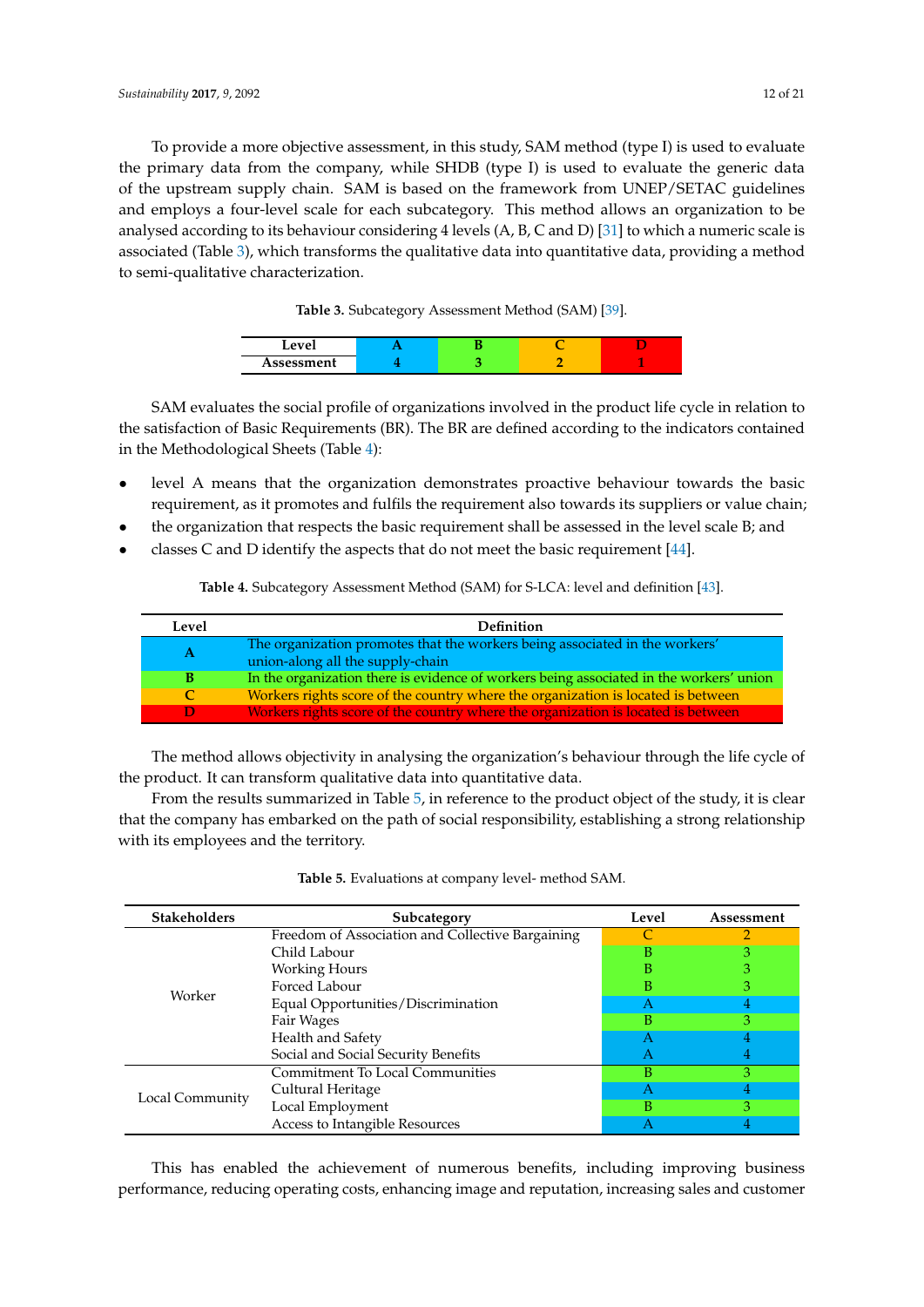loyalty, increasing productivity and quality, increased ability to attract and retain employees and improvements in relations with public authorities. Quality of life of the individuals outside of the firm (strongly linked to the company's life) represents a competitive advantage and produces a durable condition of harmony [\[45\]](#page-19-20). According to the value co-creation approach, the study case highlights that a good social and ethics policy, with particular attention to the needs of its employees, creates a family place of work [\[7\]](#page-18-6) and that a higher quality of life of employees better contributes to foster the evolution of more sustainable societies.

Analysing the obtained results (Table [5\)](#page-11-2), it can be said that the studied company, for the product analysed, try to have a positive impact on the company's environment focusing on the security, the integration and the sociality aspects. Of course, a positive work environment involves greater satisfaction on the part of workers and therefore greater commitment and better performance. This has also enabled the company to win over people who find consistency between their own values and those of the company, thus allowing on the one hand reduction of the costs of recruitment and selection and, on the other hand, employment of people consistent with what the company represents.

The results related to the analysed product highlight that the studied company is a socially responsible company, which takes into account the expectations of its workers, assuming an attitude inclined to meet their needs (in terms of safety, pay and career). In respect the unit functional, it has adopted appropriate policies to develop and to consider staff as a component of its competitive advantage. Thanks to these policies, the company has a qualified, engaged and committed staff, with all the advantages that derive from this.

For the manufacture of the product object of the study, the company embarked on a path of social responsibility, establishing a strong relationship with its employees and the territory. For example, the company hires home workers, thus making it possible for older workers or people who are not able to move to maintain their economic independence, carrying on the tradition of "double-face" needlework. In addition, results highlighted that the workers do not perceive their work activity as dangerous. Indeed, no accidents have been recorded in the past five years; consequently, the company seems to apply all the measures relating to health and safety. The organization not only respects the national law on health and safety, but it also provides, at its expense, additional health coverage to older employees and their families.

Moreover, the company implements a policy in favour of the local community: during the year, the company sponsors events organized by the municipality. The company promotes and finances cultural and artistic events such as making charitable collections, and financially contributing to the restructuring of some churches located in San Marco d'Alunzio. Beyond these situations, it should be highlighted that the mere fact of being a company that carries out a particular type of hand processing, double-face, is already a factor in promoting the cultural heritage. This has allowed new generations to learn a precise art of sewing, which was in danger of being abandoned. The studied company also contributes to the promotion of cultural heritage in neighbouring villages; indeed, it has helped to create the Museum of the Sicilian Costume and Fashion at Mirto (ME), and attended a conference aimed at enhancing the traditions and the revival of the textile industry in the Nebrodi, at Sant'Agata di Militello (ME).

Finally, the company provides its employees with a company canteen, company nursery and various corporate buses for transporting employees from neighbouring towns. In addition, for workers residing in San Marco d'Alunzio, the study case offers literacy courses and Italian language lessons for non-Italian employees, in order to create real integration among employees not only in the factory but also in the community in which they live. In support of this, every Wednesday, the parish priest of San Marco d'Alunzio gives foreign employees of the case study the chance to hold Orthodox celebrations.

However, the Table [5](#page-11-2) shows that the only point in which the company obtained a "C" concerns "Freedom of Association and Collective Bargaining". Since membership of labour unions by workers is free, it cannot be said that the company evades the law [\[46\]](#page-19-21). The abstention by workers is probably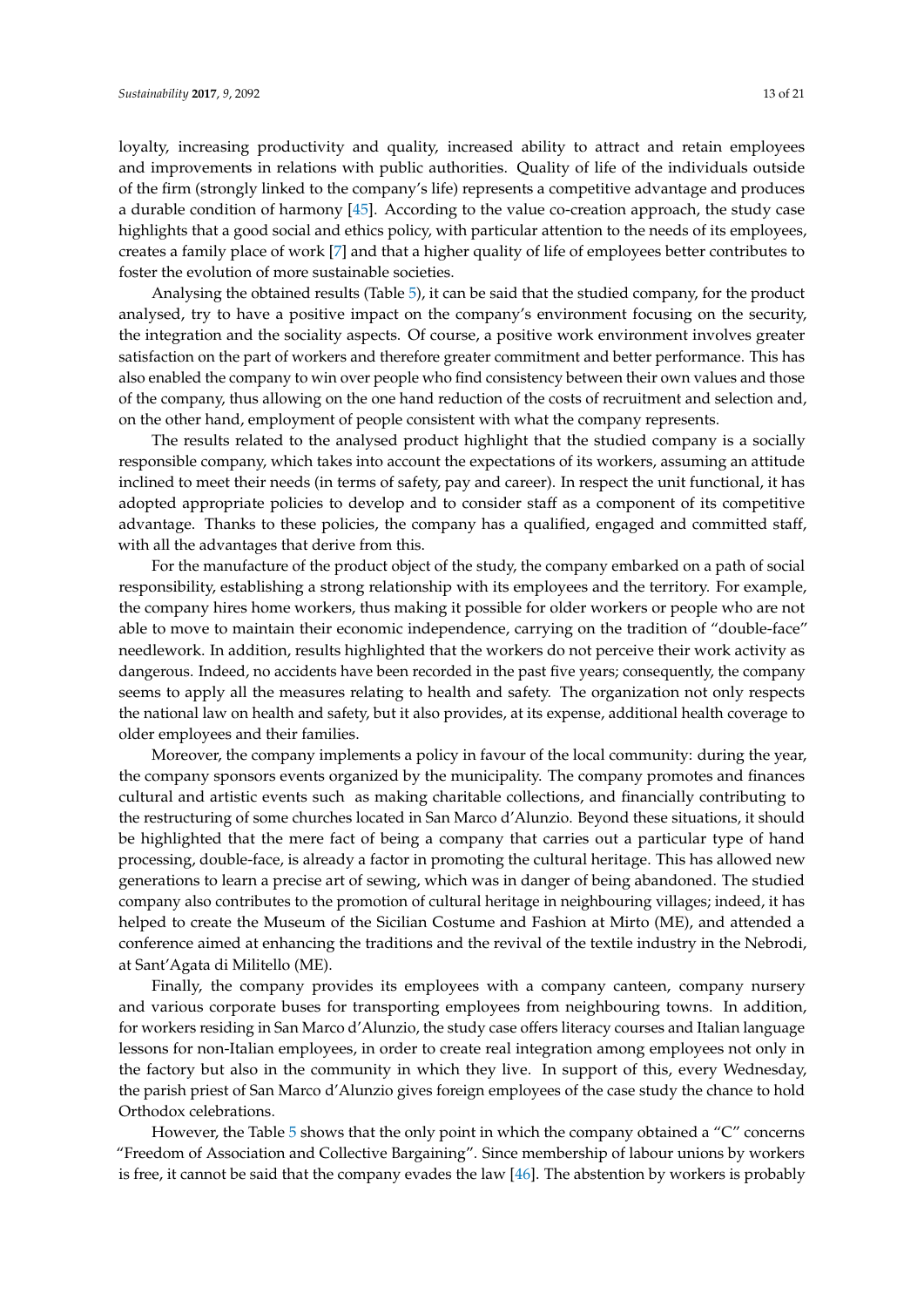because they do not feel the need to join the labour union since they already feel protected and respected by the company. Besides, analysis of the questionnaires highlights the lack of proactive action against suppliers and other players in the value chain of the company. For this reason, it was thought an evaluation of the supply chain stages in the country-specific sector (background processes) of the object of the study should be carried out.

For the background processes, generic data were gathered through the SHDB system in order to identify a first-cut list of prioritized potential social impacts over the entire product category supply chain. In particular, the SHDB, developed by Benoît-Norris among others [\[47\]](#page-20-0), is a Web Portal that opens up a world of social impact information for use by corporate directors, investors, product designers, supply chain managers, policy makers, academic researchers, international organizations, and others. Interactive and visual, the new Web Portal offers transparent information about social risks and opportunities in 227 countries and 57 sectors. It draws upon hundreds of data sources such as the International Labour Organization, the World Health Organization, the U.S. Department of Labour and State, the World Bank, etc. [\[47\]](#page-20-0). SHDB data are characterized according to the level of risk or opportunity (four-level scale) of an occurring social aspect instead of the real positive or negative impact experienced. The characterization levels are determined based on distributions of data for all countries or by consensus among experts.

For S-LCA general knowledge on where the production activities are taking place is necessary, because of societal, political and cultural differences. The SHDB Social Theme Tables list indicator data and qualitative information characterized according to the level of risk (low, medium, high and very high) [\[48\]](#page-20-1). Sector data are not applicable or available for all indicators but are used when relevant and accessible, such as for child labour and wage rates.

The textile industry in Italy may generate moderate social impacts in the supply chain. Table [6](#page-14-0) shows the average weighted risk across all issues for each theme within the category: Low risks were weighted at 0, Medium at 1, High at 5 and Very High at 10. The CSS of interest are the country of production of raw materials.

According to the sources considered [\[49\]](#page-20-2), Table [7](#page-15-0) indicate the issues with very high risk at the country level in the countries involved.

In most cases, the differences range within different levels (e.g., from low to very high). According to the results, in Table [7,](#page-15-0) the cashmere sector appears to be the most relevant sector along the supply chain for this textile product. A difficulty is identified for Working Time, in Mongolia: the indicator is not available. Regarding "working time", the risk value is higher for Italy and Germany, because we must consider that countries having a better counting and reporting system are being penalized when they are compared, for example, with emerging countries [\[39\]](#page-19-14).

In recent years, in Mongolia the textile industry has contributed to the growth of the economy: Mongolia has thus become the third cashmere producer in the world, with a total world share of 30% (it is not a coincidence that Italy is increasing trade relations between the two countries precisely in this area) [\[50\]](#page-20-3).

In general, in Mongolia some of the themes for the various categories are at the medium level. However, the results still show various "hot" social problems, such as: Access to Improved Sanitation (5.000); Legal System (7.000); Corruption (5.002); Occupational Toxics and Hazards (5.278); Access to Improved Sanitation (5.000) and especially Child Labour is a very important social problem (7.500).

Despite Mongolia being an emerging country, in the small rural communities, everybody lends a hand in the management of the family and cattle. Hence, for most children, it is almost impossible to receive a complete education [\[51\]](#page-20-4). Consequently, this situation has created a major social disease, child labour, despite it being expressly forbidden.

On the other hand, in Italy and Germany, the results for all stakeholders do not appear to have a uniform trend for different subcategories. Germany (Wire) is the country with social problems at low levels. In Italy, despite being a developed country, both the Metal product and Wool sectors have various difficulties at the Governance level and Health and Safety level. These two issues are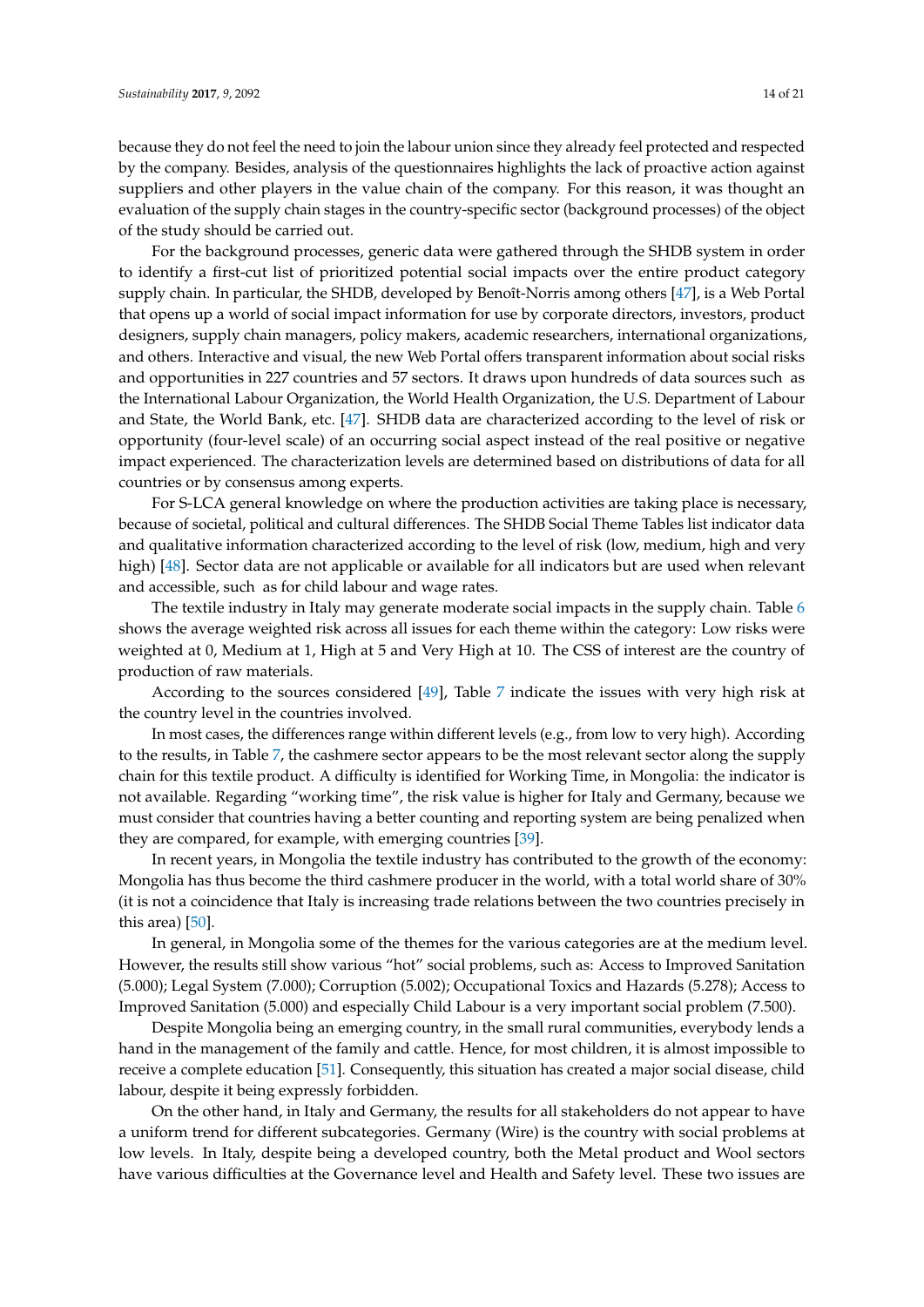considerable social problems. Corruption seems to be a particularly chronic problem in Italian society. Corruption not only creates injustice, but also severely damages the country's economic life; Italians should regain the values of responsibility and respect for the rules.

As shown in Table [6,](#page-14-0) the analysis was also extended to the textile process carried out in Italy. The results confirm the same social problems identified in Italian sectors analysed: Metal product and Wool sectors. Using only the SHDB national-data, the results underlined only the classic social issues in Italy already mentioned in the other sectors. On the contrary, using the primary data and the SAM method, it was possible to highlight that the presence of the San Lorenzo Group allows a better social condition (i.e., job-creation and its best practice); in fact, the area in which the company is localised is not so critical.

<span id="page-14-0"></span>

|                              | Theme                                                               | <b>Characterized Issue</b>                                                         | <b>Country-Specific Sector</b>                                       | <b>Risk Value</b>                         | Characterized<br><b>Results</b> |
|------------------------------|---------------------------------------------------------------------|------------------------------------------------------------------------------------|----------------------------------------------------------------------|-------------------------------------------|---------------------------------|
| Labour rightsand Decent work | Working Time                                                        | Risk of excessive working<br>time by sector                                        | Italy (wool)<br>Italy (Metal production)<br>Italy (textile process)  | 1.000<br>1.000<br>1.000                   | Medium<br>Medium<br>Medium      |
|                              | Freedom of association<br>and collective bargaining                 | Risk that a country lacks or<br>does not enforce Freedom of<br>Association rights  | Italy (wool)<br>Italy (Metal production)<br>Italy (textile process)  | 1.000<br>1.000<br>1.000                   | Medium<br>Medium<br>Medium      |
|                              | Labour Laws                                                         | Risk that country does not<br>provide adequate labour laws                         | Italy (wool)<br>Italy (Metal production)<br>Italy (textile process)  | 0.753<br>0.505<br>0.505                   | Low<br>Low<br>Low               |
|                              | Child labour                                                        | Risk of Child Labour in sector,<br>Total                                           | Italy (wool)<br>Italy (Metal production)<br>Italy (textile process)  | No data<br>No data<br>No data             | No Data<br>No Data<br>No Data   |
|                              | Forced Labour                                                       | Risk of Forced Labour by<br>Sector                                                 | Italy (wool)<br>Italy (Metal production)<br>Italy (textile process)  | 0.258<br>0.258<br>0.258                   | Low<br>Low<br>Low               |
| Health and Safety            | Occupational Injuries<br>and Deaths                                 | Risk of no access to an<br><b>Improved Source of Drinking</b><br>Water-total       | Italy (wool)<br>Italy (Metal production)<br>Italy (textile process)  | 7.750<br>5.500<br>5.500                   | High<br>High<br>High            |
|                              | Occupational Toxics<br>and Hazards                                  | Risk of loss of life years by<br>airborne particulates in<br>occupation            | Italy (wool)<br>Italy (Metal production)<br>Italy (textile process)  | 2.448<br>2.448<br>2.448                   | Medium<br>Medium<br>Medium      |
| Human Rights                 | Gender Equity                                                       | Risk of Gender inequality by<br>Sector based on representation<br>in the workforce | Italy (wool)<br>Italy (Metal production)<br>Italy (textile process)  | 1.006<br>1.006<br>1.006                   | Low<br>Low<br>Low               |
|                              | Human Health<br>Communicable Diseases                               | Risk of Mortality from<br>Communicable Diseases                                    | Italy (wool)<br>Italy (Metal production)<br>Italy (textile process)  | 1.805<br>1.805<br>1.805                   | Medium<br>Medium<br>Medium      |
|                              | Human Health Non<br>communicable Diseases<br>and other health risks | Risk of Mortality from<br>Non-communicable Diseases                                | Italy (wool)<br>Italy (Metal production)<br>Italy (textile process)  | 0.384<br>0.384<br>0.384                   | Low<br>Low<br>Low               |
|                              | Indigenous Rights                                                   | Risk that indigenous people<br>are negatively impacted at<br>sector                | Italy (wool)<br>Italy (Metal buttons)<br>Italy (textile process)     | No Evidence<br>No Evidence<br>No Evidence | Low<br>Low<br>Low               |
| Governance                   | Corruption                                                          | Risk that corruption is a<br>hindrance to doing business in<br>a country           | Italy (wool)<br>Italy (Metal production)<br>Italy (textile process)) | 3.402<br>3.402<br>3.402                   | Medium<br>Medium<br>Medium      |
|                              | Legal System                                                        | Overall Risk of fragility in<br>the legal system                                   | Italy (wool)<br>Italy (Metal production)<br>Italy (textile process)  | 1.800<br>1.800<br>1.800                   | Medium<br>Medium<br>Medium      |
| Local Community              | Access to Improved<br>Sanitation                                    | Risk of no access to an<br>Improved Source of Sanitation                           | Italy (wool)<br>Italy (Metal production)<br>Italy (textile process)  | No data<br>No data<br>No data             | No Data<br>No Data<br>No Data   |
|                              | Access to Improved<br>Drinking Water                                | Risk of no access to an<br><b>Improved Source of Drinking</b><br>Water-total       | Italy (wool)<br>Italy (Metal production)<br>Italy (textile process)  | No data<br>No data<br>No data             | No Data<br>No Data<br>No Data   |
|                              | Access to Hospital Beds                                             | Risk that there are too few<br>hospital beds to support<br>population              | Italy (wool)<br>Italy (Metal production)<br>Italy (textile process)  | 1.000<br>1.000<br>1.000                   | Low<br>Low<br>Low               |

**Table 6.** Characterization results of the SHDB method for sectors and textile process in Italy.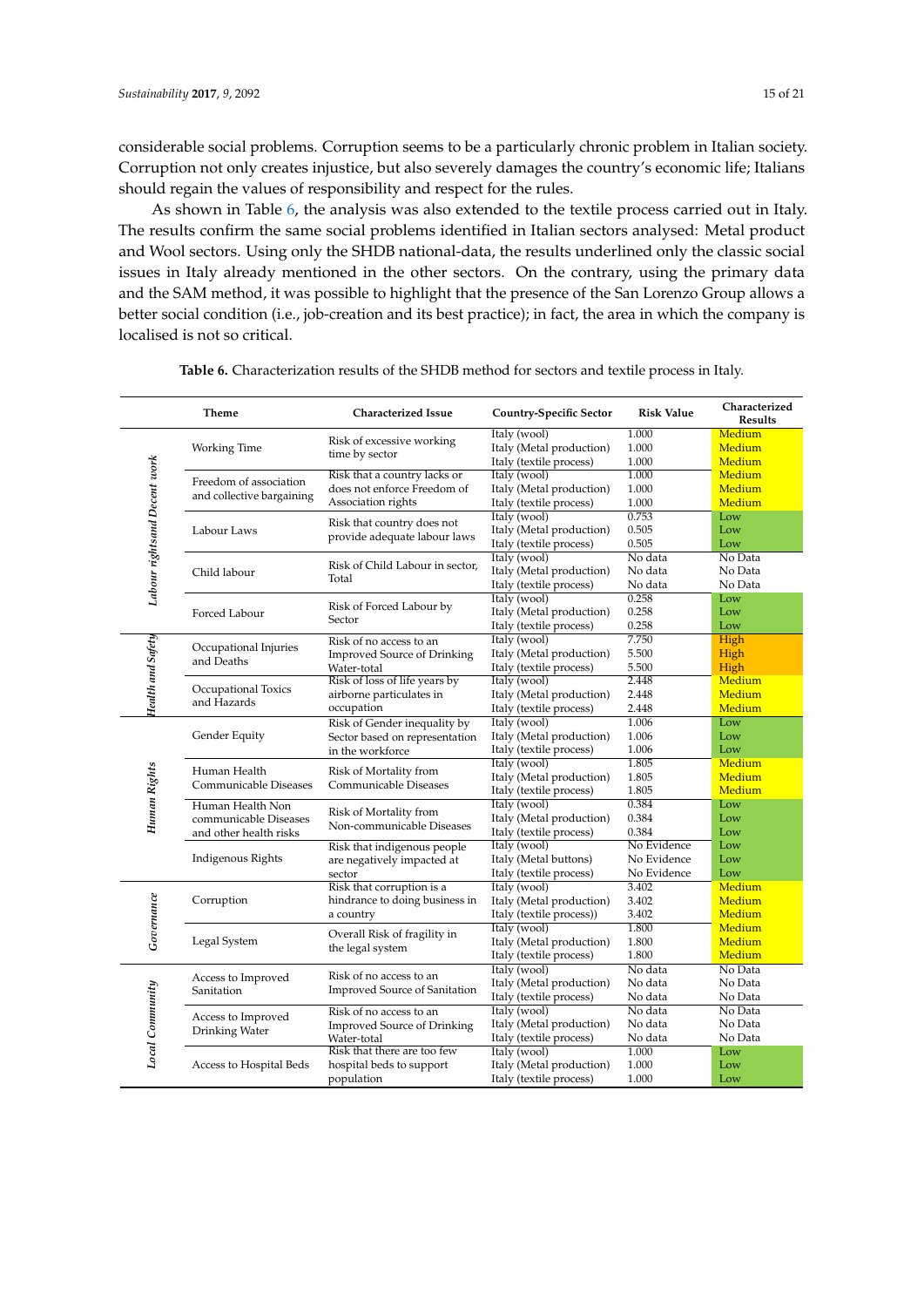## **Table 7.** Characterized results.

<span id="page-15-0"></span>

|                               | Theme                                           | <b>Characterized Issue</b>                                                                                                                            | <b>Country-Specific Sector</b>             | <b>Risk Value</b> | Characterized<br><b>Results</b> |
|-------------------------------|-------------------------------------------------|-------------------------------------------------------------------------------------------------------------------------------------------------------|--------------------------------------------|-------------------|---------------------------------|
|                               | Working Time                                    |                                                                                                                                                       | Mongolia                                   | No data           | No Data                         |
|                               |                                                 | Risk of excessive working                                                                                                                             | Italy (wool)                               | 1.000             | Medium                          |
|                               |                                                 | time by sector                                                                                                                                        | Italy (Metal production)                   | 1.000             | Medium                          |
|                               |                                                 |                                                                                                                                                       | Germany (wire)                             | 1.000             | Medium                          |
| Labour rights and Decent work |                                                 | Risk that a country lacks or                                                                                                                          | Mongolia<br>Italy (wool)                   | 5.333             | High<br>Medium                  |
|                               | Freedom of association                          | does not enforce Freedom of                                                                                                                           | Italy (Metal production)                   | 1.000<br>1.000    | Medium                          |
|                               | and collective bargaining                       | Association rights                                                                                                                                    | Germany (wire)                             | 1.000             | Medium                          |
|                               |                                                 |                                                                                                                                                       | Mongolia                                   | 5.202             | High                            |
|                               |                                                 | Risk that country does not                                                                                                                            | Italy (wool)                               | 0.753             | Low                             |
|                               | Labour Laws                                     | provide adequate labour laws                                                                                                                          | Italy (Metal production)                   | 0.505             | Low                             |
|                               |                                                 |                                                                                                                                                       | Germany (wire)                             | 0.505             | Low                             |
|                               |                                                 |                                                                                                                                                       | Mongolia                                   | 7.500             | <b>Very High</b>                |
|                               |                                                 | Risk of Child Labour in sector,                                                                                                                       | Italy (wool)                               | No data           | No Data                         |
|                               | Child labour                                    | Total                                                                                                                                                 | Italy (Metal production)                   | No data           | No Data                         |
|                               |                                                 |                                                                                                                                                       | Germany (wire)                             | No data           | No Data                         |
|                               |                                                 |                                                                                                                                                       | Mongolia                                   | 1.000             | Medium                          |
|                               |                                                 | Risk of Forced Labour by                                                                                                                              | Italy (wool)                               | 0.258             | Low                             |
|                               | Forced Labour                                   | Sector                                                                                                                                                | Italy (Metal production)                   | 0.258             | Low                             |
|                               |                                                 |                                                                                                                                                       | Germany (wire)                             | 0.258             | Low                             |
|                               |                                                 | Risk of no access to an                                                                                                                               | Mongolia                                   | 2.000             | Medium                          |
|                               | Occupational Injuries                           | <b>Improved Source of Drinking</b>                                                                                                                    | Italy (wool)                               | 7.750             | High                            |
|                               | and Deaths                                      | Water-total                                                                                                                                           | Italy (Metal production)                   | 5.500             | High                            |
|                               |                                                 |                                                                                                                                                       | Germany (wire)                             | 0.010             | Low                             |
| Health and Safety             |                                                 | Risk of loss of life years by                                                                                                                         | Mongolia                                   | 5.278             | High                            |
|                               | Occupational Toxics                             | airborne particulates in                                                                                                                              | Italy (wool)                               | 2.448             | Medium                          |
|                               | and Hazards                                     | occupation                                                                                                                                            | Italy (Metal production)                   | 2.448             | Medium                          |
|                               |                                                 |                                                                                                                                                       | Germany (wire)                             | 2.448             | Medium                          |
|                               |                                                 | Risk of Gender inequality by                                                                                                                          | Mongolia                                   | 1.571             | Low                             |
|                               | Gender Equity                                   | Sector based on representation                                                                                                                        | Italy (wool)                               | 1.006             | Low                             |
|                               |                                                 | in the workforce                                                                                                                                      | Italy (Metal production)<br>Germany (wire) | 1.006<br>0.151    | Low<br>Low                      |
|                               |                                                 |                                                                                                                                                       | Mongolia                                   | 1.140             | Medium                          |
|                               |                                                 |                                                                                                                                                       | Italy (wool)                               | 1.805             | Medium                          |
|                               | Human Health<br>Communicable Diseases           | Risk of Mortality from<br>Communicable Diseases                                                                                                       | Italy (Metal production)                   | 1.805             | Medium                          |
|                               |                                                 |                                                                                                                                                       | Germany (wire)                             | 0.741             | Low                             |
| Human Rights                  |                                                 |                                                                                                                                                       | Mongolia                                   | 3.753             | Medium                          |
|                               | Human Health Non                                | Risk of Mortality from                                                                                                                                | Italy (wool)                               | 0.334             | Low                             |
|                               | communicable Diseases<br>and other health risks | Non-communicable Diseases                                                                                                                             | Italy (Metal production)                   | 0.334             | Low                             |
|                               |                                                 |                                                                                                                                                       | Germany (wire)                             | 0.741             | Low                             |
|                               |                                                 | Risk that indigenous people<br>are negatively impacted at<br>sector                                                                                   | Mongolia                                   | 2.600             | Medium                          |
|                               |                                                 |                                                                                                                                                       | Italy (wool)                               | No Evidence       | Low                             |
|                               | Indigenous Rights                               |                                                                                                                                                       | Italy (Metal buttons)                      | No Evidence       | Low                             |
|                               |                                                 |                                                                                                                                                       | Germany (wire)                             | No Evidence       | Low                             |
|                               |                                                 | Risk that corruption is a<br>hindrance to doing business in<br>a country                                                                              | Mongolia                                   | 5.002             | High                            |
|                               | Corruption                                      |                                                                                                                                                       | Italy (wool)                               | 3.402             | Medium                          |
|                               |                                                 |                                                                                                                                                       | Italy (Metal production)                   | 3.402             | Medium                          |
| Governance                    |                                                 |                                                                                                                                                       | Germany (wire)                             | 0.010             | Low                             |
|                               |                                                 |                                                                                                                                                       | Mongolia                                   | 7.000             | High                            |
|                               | Legal System                                    | Overall Risk of fragility in                                                                                                                          | Italy (wool)                               | 1.800             | Medium                          |
|                               |                                                 | the legal system                                                                                                                                      | Italy (Metal production)                   | 1.800             | Medium                          |
|                               |                                                 |                                                                                                                                                       | Germany (wire)                             | 0.406             | Low                             |
|                               |                                                 |                                                                                                                                                       | Mongolia                                   | 5.000             | High                            |
|                               | Access to Improved                              | Risk of no access to an                                                                                                                               | Italy (wool)                               | No data           | No Data                         |
| Local Community               | Sanitation                                      | <b>Improved Source of Sanitation</b>                                                                                                                  | Italy (Metal production)                   | No data           | No Data                         |
|                               | Access to Improved<br>Drinking Water            |                                                                                                                                                       | Germany (wire)                             | No data<br>3.337  | No Data                         |
|                               |                                                 | Risk of no access to an<br><b>Improved Source of Drinking</b><br>Water-total<br>Risk that there are too few<br>hospital beds to support<br>population | Mongolia<br>Italy (wool)                   | No data           | Medium<br>No Data               |
|                               |                                                 |                                                                                                                                                       | Italy (Metal production)                   | No data           | No Data                         |
|                               |                                                 |                                                                                                                                                       | Germany (wire)                             | No data           | No Data                         |
|                               |                                                 |                                                                                                                                                       | Mongolia                                   | No data           | No Data                         |
|                               |                                                 |                                                                                                                                                       | Italy (wool)                               | 1.000             | Low                             |
|                               | Access to Hospital Beds                         |                                                                                                                                                       | Italy (Metal production)                   | 1.000             | Low                             |
|                               |                                                 |                                                                                                                                                       | Germany (wire)                             | 0.010             | Low                             |

Considering that the product object of the study was randomly selected by the authors (and not by the company) and that it has similar characteristics to almost all the products produced within the company, it is possible to extend the evaluation of the product to the whole social behaviour of the company. In reference to the local community, the evaluation is at the company level, because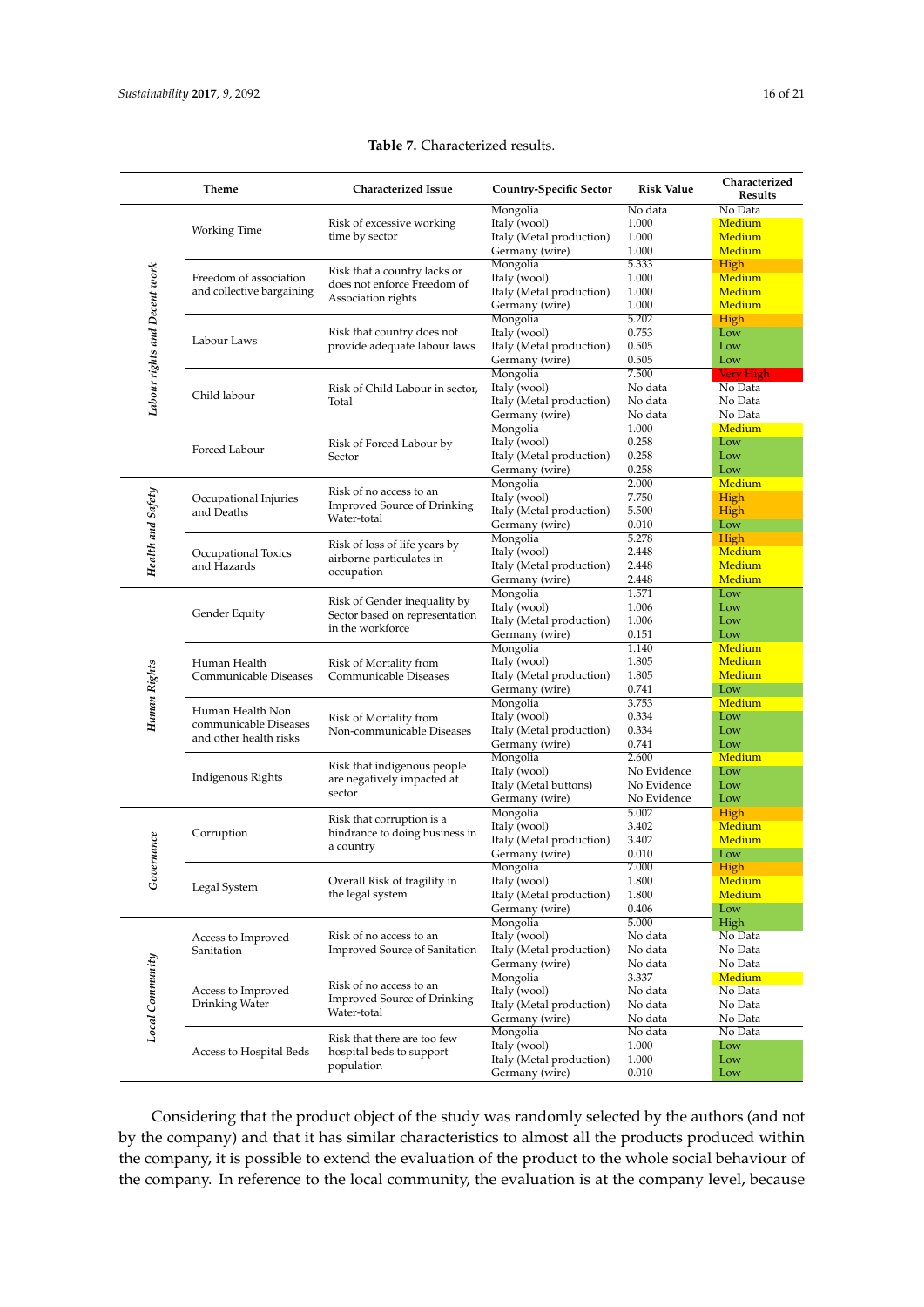the perception of the respondents is not related to the single product, but to the whole company production process.

Therefore, through an overall evaluation of all phases, it is noted that the study case, both at corporate and local levels, applies a careful and well-structured social policy, obtaining a positive assessment by applying the SAM method (Table [5\)](#page-11-2). However, the company does not adopt special measures to prevent and/or reduce social problems and does not promote proactive actions towards limiting and protecting its suppliers and or other business partners. Surely, the application of S-LCA would be very beneficial for the company, as it may identify those suppliers and customers with the best social performance to guide decision-making and promote projects and sustainability pathways, through evaluation of the entire life cycle of the product.

#### **5. Conclusions and Further Research**

There are few studies on textiles industry focused on the measurement of the social impacts of clothing products, even if the textile sector, in the last years, is facing a huge challenge in terms of social impacts especially working conditions, child labour and so on. Choosing the right tool to suit the needs of different players in the field of sustainability is very much crucial [\[52\]](#page-20-5).

S-LCA can be used for the measurement of the social impacts of textiles and clothing products but some weaknesses still affect the method and its implementation in this context. The main problem refers to a limited availability of data, or their total absence in different processes or activities [\[53\]](#page-20-6). In addition, in this case study, problems have been encountered in finding information from customers and suppliers of the company being analysed [\[39\]](#page-19-14).

This limitation, however, have been overcome through an approach based on the two values levels. Thus far, the papers in the literature apply the SAM and SHDB methods distinctly; the SAM method is used to parse the primary data (company level), while the SHDB method is used to analyse generic data (national and global). This approach is not new, being already similarly implemented in Padilla-Rivera et al. [\[37\]](#page-19-12), Vuaillat et al. [\[38\]](#page-19-13), and Martínez-Blanco et al. [\[39\]](#page-19-14).

However, at the same time, the combined use of these two methods leads to a fundamental shortage: the SAM method allows for a true impact analysis, while with the SHDB method only a risk analysis is obtained and it is not possible to aggregate the results.

In addition, the SHDB is one of the few databases that can be found in literature; this shows a further shortage of S-LCA: both databases and indicators are difficult to find, especially at a small business level [\[19\]](#page-18-18).

Another limitation is the impossibility of the company to check their suppliers for lack of means and power. This is a specific characteristic of the textile and clothing industry, in which manufacturing firms (generally SMEs) have a limited power to control the decisions along the supply chain, generally controlled by multinationals or the big fashion companies. Often, market games are so strong that they do not allow a company to prefer a supplier rather than another or to be able to test whether that vendor applies a sustainability policy.

Surely, there are further difficulties for a significant and reliable application, mainly due to the complexity of social indicators selection and the weighting system between the three pillars of sustainability. However, the great strength of the methodology is that of creating a full review on a product, going to add the social aspects of the latter to the environmental and economic aspects.

The implementation of the Social Life Cycle Assessment (S-LCA) method, defined by the UNEP/SETAC S-LCA guidelines, to a specific Italian textile product highlighted that local processes fully respect human needs and local communities. Indeed, the firm has embarked on a path of local social responsibility, establishing a strong relationship with its employees and the territory. However, the textile production chain is complex and long, thus preventing the company from adopting special measures to prevent and/or reduce social problems at national/global level and does not promote proactive actions towards limiting and protecting its suppliers and/or other business partners.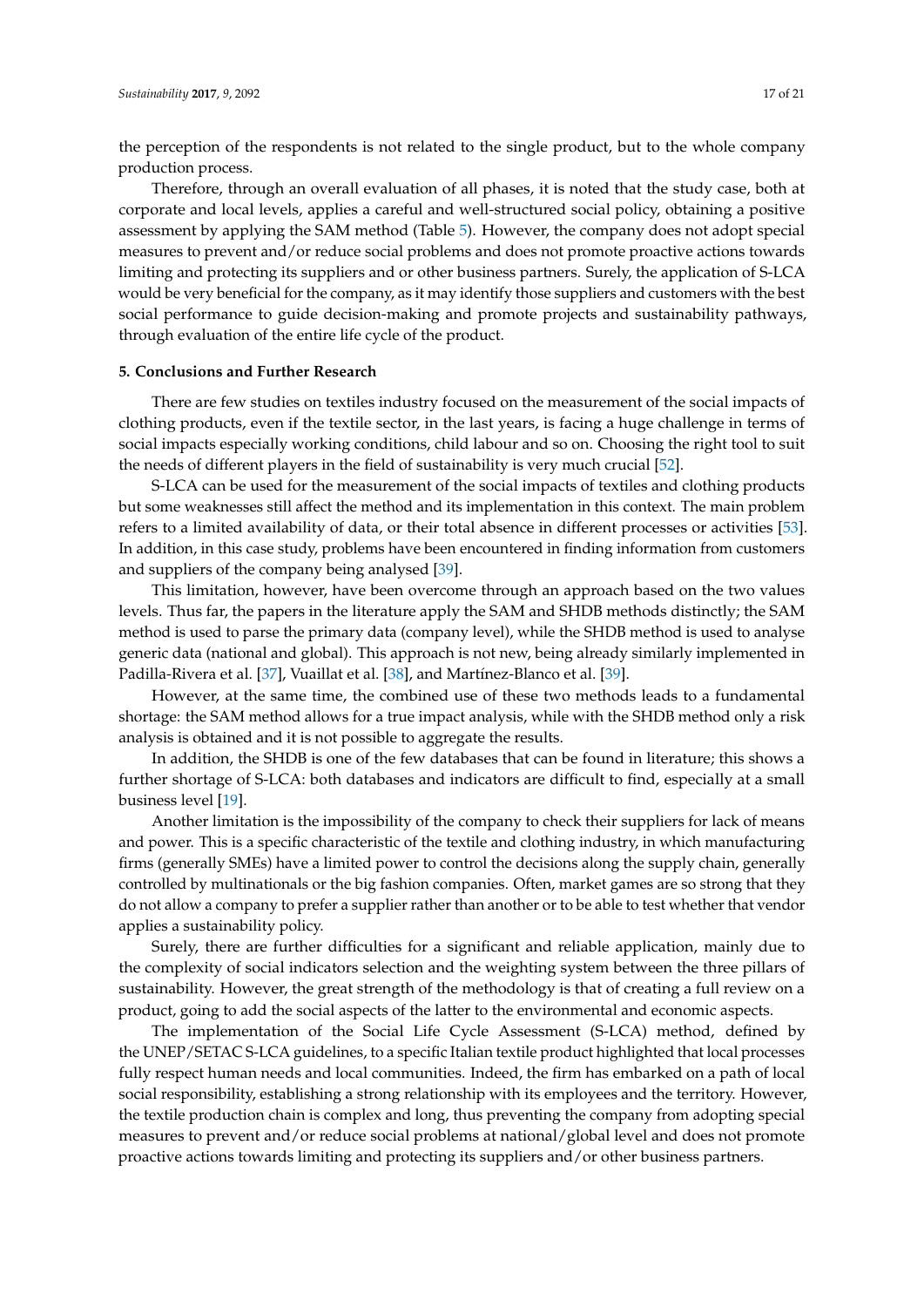This shows that the problem is not at the local level, but problems arise at the national/global level. The studied company is located downstream in the production chain, while the customers, the giants of the textile sector, do not demonstrate any attention to the social aspects. In particular, the analysis shows that in multinationals the concept of social sustainability is not prominent; it is not a priority.

Greater investments are needed, so that companies can learn the necessary culture in order to understand that sustainability is a competitive key factor for businesses in all economic sectors, because it increases the added value of a company, especially in terms of image and credibility, in addition to improving the relationship with all stakeholders.

The company perceived positively the results obtained, and has decided to match the social results with the environmental certifications that it owns to improve its visibility and commitment to the local community.

In reference to the S-LCA method, this study combines, but not integrates, two approaches for the social impact assessment: SAM method and SHDB, involving diverse stakeholders. These different approaches gave greater efficiency and efficacy to the application of S-LCA as a decision-making tool. The decision maker may choose the decision alternatives leading to the most favourable social impacts.

However, assessment of the social impacts of a product, through the assessment of its life cycle, which is still not extensively used, lacks proper quantitative indicators. Indeed, the methodology presents certain complications, above all in relation to the procedures of application (e.g., data retrieval, a limited availability of data, or their total absence in different processes or activities). The difficulty is to link social indicators with the functional unit of the system/product to make them convenient and considerable. Precisely for this reason, the current qualitative and semi-quantitative approaches suffer from a lack of quantitative and well-defined indicators [\[54\]](#page-20-7).

At the same time, the S-LCA allows companies to conduct its business easily in a socially responsible manner, helps companies to identify further improvement goals and encourages the company's social performance with a life cycle perspective. In particular, for the value co-creation, social sustainability is a priority and competitive key factor for businesses in all economic sectors, because it increases the added value of a company, especially in terms of image and credibility, in addition to improving the relationship with all stakeholders [\[55\]](#page-20-8). The results show that S-LCA is a valuable tool to support decision-makers in prioritizing resources and investing them where there are more chances of positive impacts and less risk of negative ones. However, the access to primary and/or good quality local, national and global data is essential to draw credible conclusions. The access to these data is a consequence of the availability of good quality databases, as well as the presence of highly integrated and cooperating supply chains, which is lacking in many industry realities. Thus, there are still difficulties for significant and reliable application of the S-LCA; consequently, further developments are still needed to improve the quality of S-LCA results. Future research should be mainly focused on improvements and standardization of indicators, data collection and relative database. Further efforts should be paid to the development of reliable weighting systems between the three pillars of sustainability to integrate S-LCA results with LCA and LCC ones.

Furthermore, every methodological improvement of the S-LCA technique will be in vain if there is no strong commitment to improving the cooperation and control of decisions along the supply chain, which appears as an insurmountable obstacle in many industries, such as the textile and clothing ones.

**Acknowledgments:** This paper is part of the Ph.D. thesis in Economics, Management and Statistics, XXIX Cycle, "*Social Life Cycle Assessment: a literature overview and an application in the textile sector*" carried out by Paola Lenzo at the University of Messina (Italy). The authors would like to thank the case study company, San Lorenzo Group, for its willingness to participate in this study and for supplying the necessary data to complete this paper.

**Author Contributions:** Paola Lenzo contributed to the research design, coordinated by Roberta Salomone. Marzia Traverso and Giuseppe Ioppolo supervised the research project, and with Roberta Salomone carried out a detailed revision. All authors wrote the body of the paper and read and approved the final manuscript.

**Conflicts of Interest:** The authors declare no conflict of interest.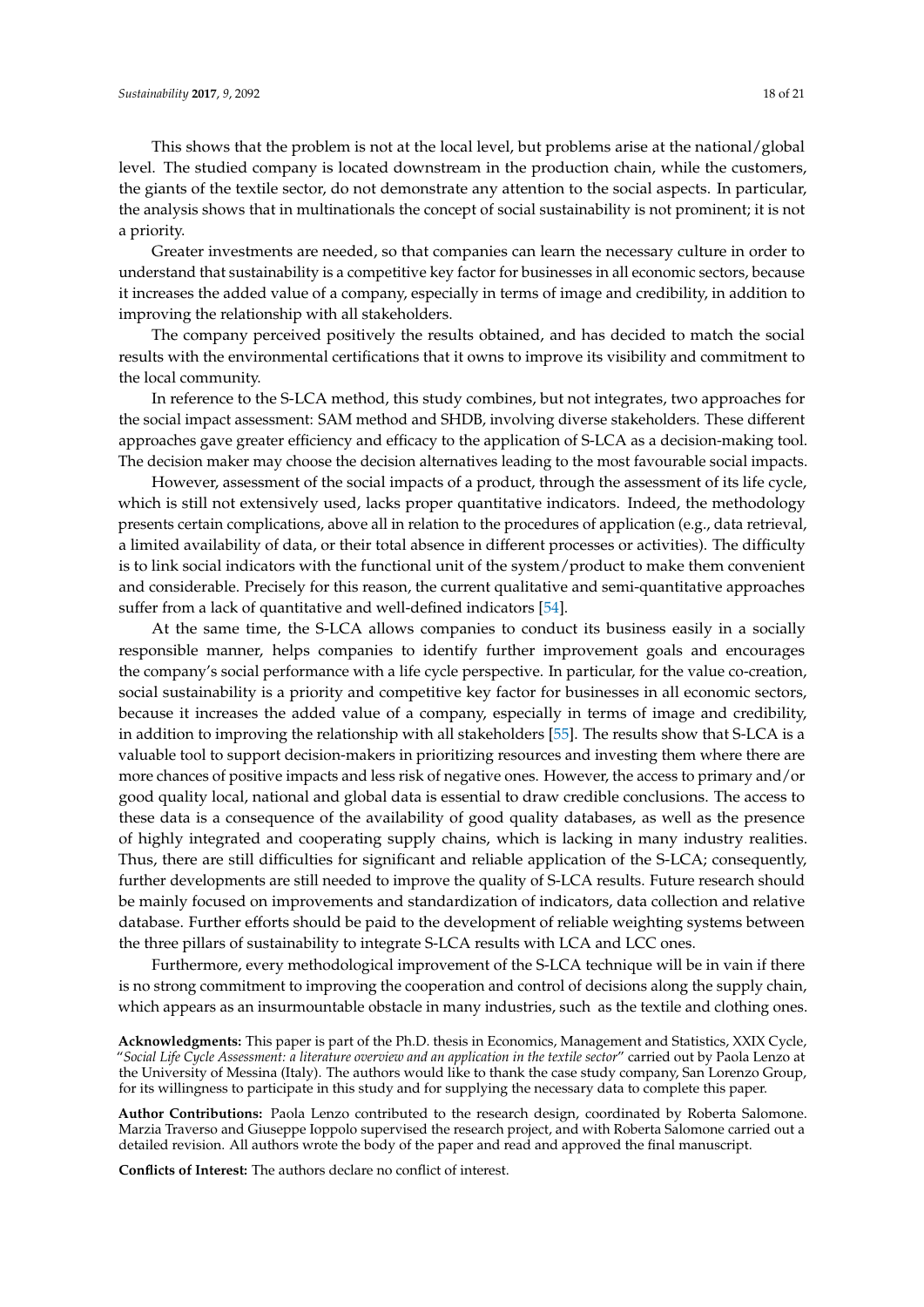## **References**

- <span id="page-18-0"></span>1. Il Sole 24 Ore. Tessile-Abbigliamento a Due Velocità. Available online: [http://www.ilsole24ore.com/](http://www.ilsole24ore.com/art/impresa-e-territori/2017-01-02/tessile-abbigliamento-due-velocita-160824.shtml?uuid=ADNf3hOC) [art/impresa-e-territori/2017-01-02/tessile-abbigliamento-due-velocita-160824.shtml?uuid=ADNf3hOC](http://www.ilsole24ore.com/art/impresa-e-territori/2017-01-02/tessile-abbigliamento-due-velocita-160824.shtml?uuid=ADNf3hOC) (accessed on 13 September 2017).
- <span id="page-18-1"></span>2. Danese, E. The Poetics of Waste: Contemporary Fashion Practice in the Context of Wastefulness. *J. Des. Creative Process Fash. Ind.* **2016**, *9*, 5–29.
- <span id="page-18-2"></span>3. Becker, H.A. Social impact assessment. *Eur. J. Oper. Res.* **2001**, *128*, 311–321. [\[CrossRef\]](http://dx.doi.org/10.1016/S0377-2217(00)00074-6)
- <span id="page-18-3"></span>4. Claudio, L. Waste Couture: Environmental Impact of the Clothing Industry. *Environ. Heal. Perspect.* **2007**, *115*, A449–A454. [\[CrossRef\]](http://dx.doi.org/10.1289/ehp.115-a449)
- <span id="page-18-4"></span>5. Cherny-Scanlon, X.; Agnes, K. Time for a Responsible Fashion Council? *Environ. Footpr. Eco-Des. Prod. Process.* **2016**, 123–150. [\[CrossRef\]](http://dx.doi.org/10.1007/978-981-10-0245-8_4)
- <span id="page-18-5"></span>6. Ramaswamy, V.; Gouillart, F. Building a co-creative performance management system. *Balanc. Scorec. Rep.* **2012**, *23*, 1–6.
- <span id="page-18-6"></span>7. Ramaswamy, V.; Ozcan, K. *The Co-Creation Paradigm*; Stanford University Press: Stanford, CA, USA, 2014.
- <span id="page-18-7"></span>8. Lozano, R.; Carpenter, A.; Huisingh, D. A review of "theories of the firm" and their contributions to Corporate Sustainability. *J. Clean. Prod.* **2015**, *106*, 430–442. [\[CrossRef\]](http://dx.doi.org/10.1016/j.jclepro.2014.05.007)
- <span id="page-18-8"></span>9. ISO. Principles and Framework (ISO 14040). Available online: <https://www.iso.org/standard/37456.html> (accessed on 13 September 2017).
- <span id="page-18-9"></span>10. Benoît, C.; Norris, G.A.; Valdivia, S.; Ciroth, A.; Moberg, A.; Bos, U.; Prakash, S.; Ugaya, C.; Beck, T. The guidelines for social life cycle assessment of products: Just in time! *Int. J. Life Cycle Assess.* **2010**, *15*, 156–163. [\[CrossRef\]](http://dx.doi.org/10.1007/s11367-009-0147-8)
- <span id="page-18-10"></span>11. Woolridge, A.C.; Ward, G.D.; Phillips, P.S.; Collins, M.; Gandy, S. Life cycle assessment for reuse/recycling of donated waste textiles compared to use of virgin material: An UK energy saving perspective. *Resour. Conserv.* **2006**, *46*, 94–103. [\[CrossRef\]](http://dx.doi.org/10.1016/j.resconrec.2005.06.006)
- <span id="page-18-11"></span>12. Nieminen, E.; Linke, M.; Tobler, M.; Beke, B.V. EU COST Action 628: Life cycle assessment (LCA) of textile products, eco-efficiency and definition of best available technology (BAT) of textile processing. *J. Clean. Prod.* **2007**, *15*, 1259–1270. [\[CrossRef\]](http://dx.doi.org/10.1016/j.jclepro.2006.07.011)
- <span id="page-18-12"></span>13. Costa Maia, L.; Alves, A.C.; Leao, C. Preparation of a textile and clothing company to Lean implementation by identifying ergonomic and environmental risks. In Proceedings of the 4th International Conference on Integrity, Reliability and Failure, Funchal, Portugal, 23–27 June 2013; pp. 1–9.
- <span id="page-18-13"></span>14. Sanchez Ramirez, P.K.; Petti, L. Social Life Cycle Assessment: Methodological and Implementation Issues. 2011. Available online: <http://annals.seap.usv.ro/index.php/annals/article/viewFile/363/375> (accessed on 13 September 2017).
- <span id="page-18-14"></span>15. Hunkeler, D. Societal LCA methodology and case study. *Int. J. Life Cycle Assess.* **2006**, *11*, 371–382. [\[CrossRef\]](http://dx.doi.org/10.1065/lca2006.08.261)
- <span id="page-18-15"></span>16. Jørgensen, A.; Le Bocq, A.; Nazarkina, L.; Hauschild, M. Methodologies for social life cycle assessment. *Int. J. Life Cycle Assess.* **2008**. [\[CrossRef\]](http://dx.doi.org/10.1065/lca2007.11.367)
- <span id="page-18-16"></span>17. UNEP. Guidelines for Social Life Cycle Assessment of Products. Available online: [http://www.unep.fr/](http://www.unep.fr/shared/publications/pdf/DTIx1164xPAguidelines_sLCA.pdf) [shared/publications/pdf/DTIx1164xPAguidelines\\_sLCA.pdf](http://www.unep.fr/shared/publications/pdf/DTIx1164xPAguidelines_sLCA.pdf) (accessed on 13 September 2017).
- <span id="page-18-17"></span>18. O'Brien, M.; Doig, A.; Clift, R. Social and environmental life cycle assessment (SELCA). *Int. J. Life Cycle Assess.* **1996**, *1*, 231–237. [\[CrossRef\]](http://dx.doi.org/10.1007/BF02978703)
- <span id="page-18-18"></span>19. Franze, J.; Ciroth, A. A comparison of cut roses from Ecuador and the Netherlands. *Int. J. Life Cycle Assess.* **2011**, *16*, 366–379. [\[CrossRef\]](http://dx.doi.org/10.1007/s11367-011-0266-x)
- <span id="page-18-19"></span>20. Dreyer, L.C.; Hauschild, M.Z.; Schierbeck, J. A Framework for Social Life Cycle Impact Assessment. *Int. J. Life Cycle Assess.* **2006**, *11*, 88–97. [\[CrossRef\]](http://dx.doi.org/10.1065/lca2005.08.223)
- <span id="page-18-20"></span>21. Dreyer, L.C.; Hauschild, M.Z.; Schierbeck, J. Characterisation of socialimpacts in LCA. Part 1: Development of indicators for laborrights. *Int. J. Life Cycle Assess.* **2010**, *15*, 247–259. [\[CrossRef\]](http://dx.doi.org/10.1007/s11367-009-0148-7)
- <span id="page-18-21"></span>22. Brent, A.; Labuschagne, C. Social Indicators for Sustainable Project and Technology Life Cycle Management in the Process Industry (13 pp + 4). *Int. J. Life Cycle Assess.* **2006**, *11*, 3–15. [\[CrossRef\]](http://dx.doi.org/10.1065/lca2006.01.233)
- <span id="page-18-22"></span>23. Van Haaster, B.; Ciroth, A.; Fontes, J.; Wood, R.; Ramirez, A. Development of methodological framework for social life-cycle assessment of novel technologies. *Int. J. Life Cycle Assess.* **2017**, *22*, 423–440. [\[CrossRef\]](http://dx.doi.org/10.1007/s11367-016-1162-1)
- <span id="page-18-23"></span>24. Prosuite: Sustainability Assessment for Technology. Available online: <www.prosuite.org> (accessed on 13 September 2017).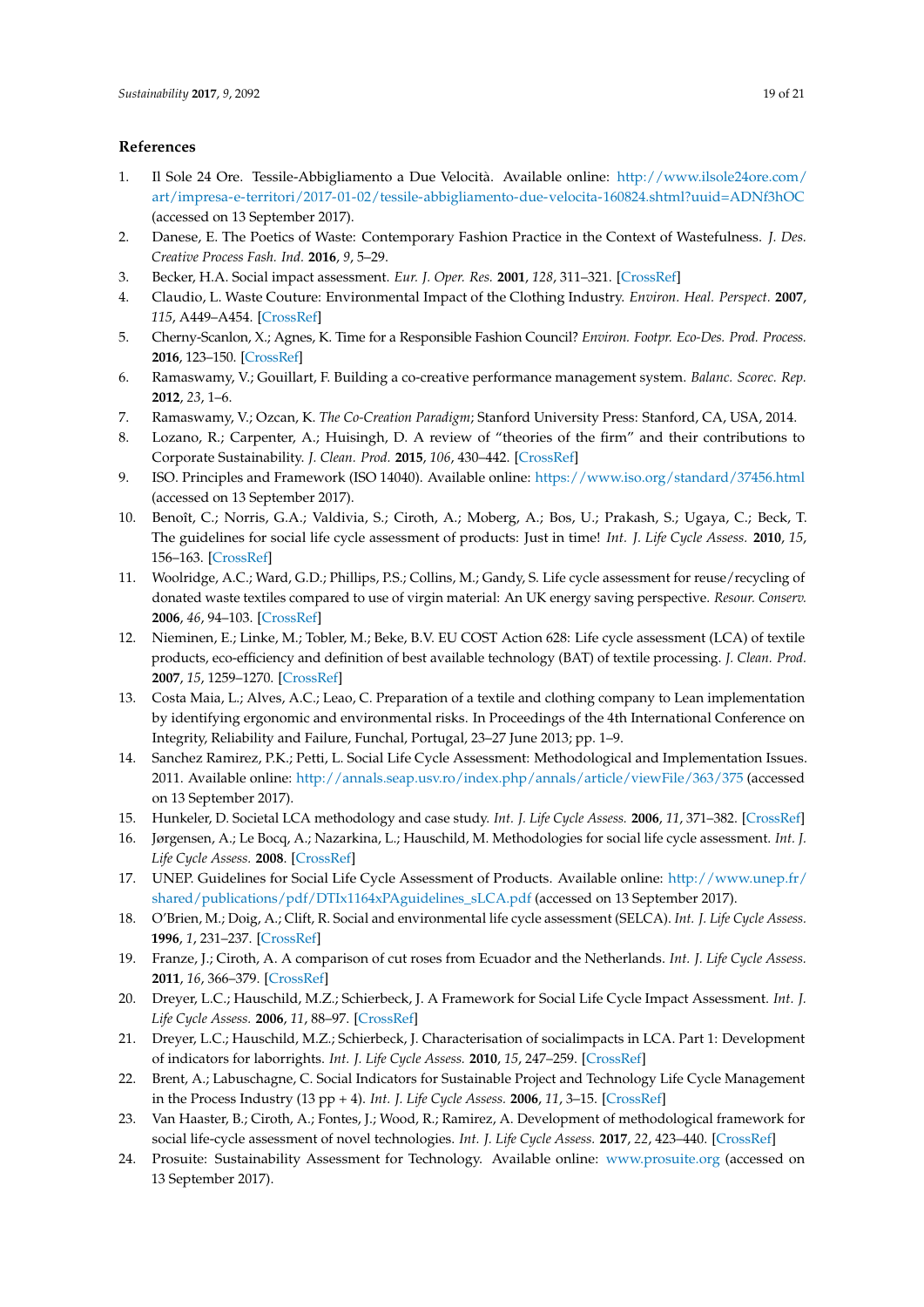- <span id="page-19-0"></span>25. Koszewska, M. Life cycle assessment and the environmental and social labels in the textile and clothing industry. In *Handbook of Life Cycle Assessment (LCA) of Textiles and Clothing*; Elsevier Science & Technology: Amsterdam, The Netherlands, 2015; pp. 325–344.
- <span id="page-19-1"></span>26. Roos, S.; Zamani, B.; Sandin, G.; Peters, G.M.; Svanström, M. A life cycle assessment (LCA)-based approach to guiding an industry sector towards sustainability: The case of the Swedish apparel sector. *J. Clean. Prod.* **2016**, *133*, 691–700. [\[CrossRef\]](http://dx.doi.org/10.1016/j.jclepro.2016.05.146)
- <span id="page-19-2"></span>27. Zamani, B.; Sandin, G.; Svanström, M.; Peters, G.M. Hotspot identification in the clothing industry using social life cycle assessment—Opportunities and challenges of input-output modelling. *Int. J. Life Cycle Assess.* **2016**. [\[CrossRef\]](http://dx.doi.org/10.1007/s11367-016-1113-x)
- <span id="page-19-3"></span>28. Van der Velden, N.M.; Vogtländer, J.G. Monetisation of external socio-economic costs of industrial production: A social-LCA-based case of clothing production. *J. Clean. Prod.* **2017**, *153*, 320–330. [\[CrossRef\]](http://dx.doi.org/10.1016/j.jclepro.2017.03.161)
- <span id="page-19-4"></span>29. Dansero, E.; Caldera, G. *Green Economy e Tessile: Chi Passa per la Cruna Dell'ago? La Green Economy in Piemonte*; Report Ires; Università degli Studi di Torino: Torino, Italy, 2013.
- <span id="page-19-5"></span>30. Lozano, R. Developing collaborative and sustainable organisations. *J. Clean. Prod.* **2008**, *16*, 499–509. [\[CrossRef\]](http://dx.doi.org/10.1016/j.jclepro.2007.01.002)
- <span id="page-19-6"></span>31. Ramirez, P.K.S.; Petti, L.; Haberland, N.T.; Ugaya, C.M.L. Subcategory assessment method for social life cycle assessment. Part 1: Methodological framework. *Int. J. Life Cycle Assess.* **2014**, *19*, 1515–1523. [\[CrossRef\]](http://dx.doi.org/10.1007/s11367-014-0761-y)
- <span id="page-19-7"></span>32. Ramirez, P.K.S.; Petti, L.; Brones, F.; Ugaya, C.M.L. Subcategory assessment method for social life cycle assessment. Part 2: Application in Natura's cocoa soap. *Int. J. Life Cycle Assess.* **2016**, *21*, 106–117. [\[CrossRef\]](http://dx.doi.org/10.1007/s11367-015-0964-x)
- <span id="page-19-8"></span>33. Campanella, P.; Petti, L. The social LCA: The state of art of an evolving methodology. *Ann. Stefan Cel Mare Univ. Suceava Fasc. Fac. Econ. Public Adm.* **2010**, *9*, 47–56.
- <span id="page-19-9"></span>34. Zamagni, A. Life cycle sustainability assessment. *Int. J. Life Cycle Assess.* **2012**, *17*, 373–376. [\[CrossRef\]](http://dx.doi.org/10.1007/s11367-012-0389-8)
- <span id="page-19-10"></span>35. Weidema, B.P. The Integration of Economic and Social Aspects in Life Cycle Impact Assessment. *Int. J. Life Cycle Assess.* **2006**, *11*, 89–96. [\[CrossRef\]](http://dx.doi.org/10.1065/lca2006.04.016)
- <span id="page-19-11"></span>36. Benoit-Norris, C.; Cavan, D.A.; Norris, G. Identifying Social Impacts in Product Supply Chains: Overview and Application of the Social Hotspot Database. *Sustainability* **2012**, *4*, 1946–1965. [\[CrossRef\]](http://dx.doi.org/10.3390/su4091946)
- <span id="page-19-12"></span>37. Padilla-Rivera, A.J.; Güereca, L.P.; Morgan, J.M.; Noyola, A. Social life cycle assessment: A comparison of waste treatment facilities in Mexico. In Proceedings of the International Seminar on Social LCA, Montréal, QC, Canada, 6–7 May 2013; Available online: [www.ciraig.org/en/evenement/seminaire\\_ACVs/acv-sociale\\_](www.ciraig.org/en/evenement/seminaire_ACVs/acv-sociale_programme_conf_e.php) [programme\\_conf\\_e.php](www.ciraig.org/en/evenement/seminaire_ACVs/acv-sociale_programme_conf_e.php) (accessed on 13 September 2017).
- <span id="page-19-13"></span>38. Vuaillat, M.; Jouanne, G.; Stéphane Le Pochat, S. Environmental and social life cycle assessment of a newbiobasedmaterial in Brazil. In Proceedings of the International Seminar on Social LCA, Montréal, QC, Canada, 6–7 May 2013; Available online: [www.ciraig.org/en/evenement/seminaire\\_ACVs/acv-sociale\\_](www.ciraig.org/en/evenement/seminaire_ACVs/acv-sociale_programme_conf_e.php) [programme\\_conf\\_e.php](www.ciraig.org/en/evenement/seminaire_ACVs/acv-sociale_programme_conf_e.php) (accessed on 6 November 2017).
- <span id="page-19-14"></span>39. Martínez-Blanco, J.; Lehmann, A.; Muñoz, P.; Antón, A.; Traverso, M.; Rieradevall, J.; Finkbeiner, M. Application challenges for the social Life Cycle Assessment of fertilizers within life cycle sustainability assessment. *J. Clean. Prod.* **2014**, *69*, 34–48. [\[CrossRef\]](http://dx.doi.org/10.1016/j.jclepro.2014.01.044)
- <span id="page-19-15"></span>40. De Luca, A.I.; Iofrida, N.; Strano, A.; Falcone, G.; Gulisano, G. Social life cycle assessment and participatory approaches: A methodological proposal applied to citrus farming in Southern Italy. *Environ. Assess. Manag.* **2015**, *11*, 383–396. [\[CrossRef\]](http://dx.doi.org/10.1002/ieam.1611) [\[PubMed\]](http://www.ncbi.nlm.nih.gov/pubmed/25556911)
- <span id="page-19-16"></span>41. Contratto Collettivo Nazionale di Lavoro per I Dipendenti da Aziende Artigiane Tessili ed Affini. Available online: <www.associazionealar.it/CCNL/Artigianato/Tessili%20Artigianato.pdf> (accessed on 13 September 2017).
- <span id="page-19-17"></span>42. Gazzetta Ufficiale n. 101/2008. Available online: <www.lavoro.gov.it> (accessed on 13 September 2017).
- <span id="page-19-18"></span>43. Jørgensen, A.; Hauschild, M.Z.; Jørgensen, M.S.; Wangel, A. Relevance and feasibility of social life cycle assessment from a company perspective. *Int. J. Life Cycle Assess.* **2009**, *14*, 204–214. [\[CrossRef\]](http://dx.doi.org/10.1007/s11367-009-0073-9)
- <span id="page-19-19"></span>44. Sanchez Ramirez, P.K.; Petti, L.; Lie Ugaya, C.M. Subcategory Assessment Method (SAM) for S-LCA: Stakeholder "Worker" and "Consumer". In *What Is Sustainable Technology? The Role of life Cycle-Based Methods in Addressing the Challenges of Sustainability Assessment of Technologies Roma, Italy, 27 September 2012*; ENEA: Roma, Italy, 2012; pp. 65–71.
- <span id="page-19-20"></span>45. Aquilani, B.; Silvestri, C.; Ioppolo, G.; Ruggieri, A. The challenging transition to bio-economies: Towards a new framework integratingcorporate sustainability and value co-creation. *J. Clean. Prod.* **2017**. [\[CrossRef\]](http://dx.doi.org/10.1016/j.jclepro.2017.03.153)
- <span id="page-19-21"></span>46. International Labor Organisation (ILO). Available online: <http://www.Laborsta.Ilo.Org> (accessed on 17 September 2017).